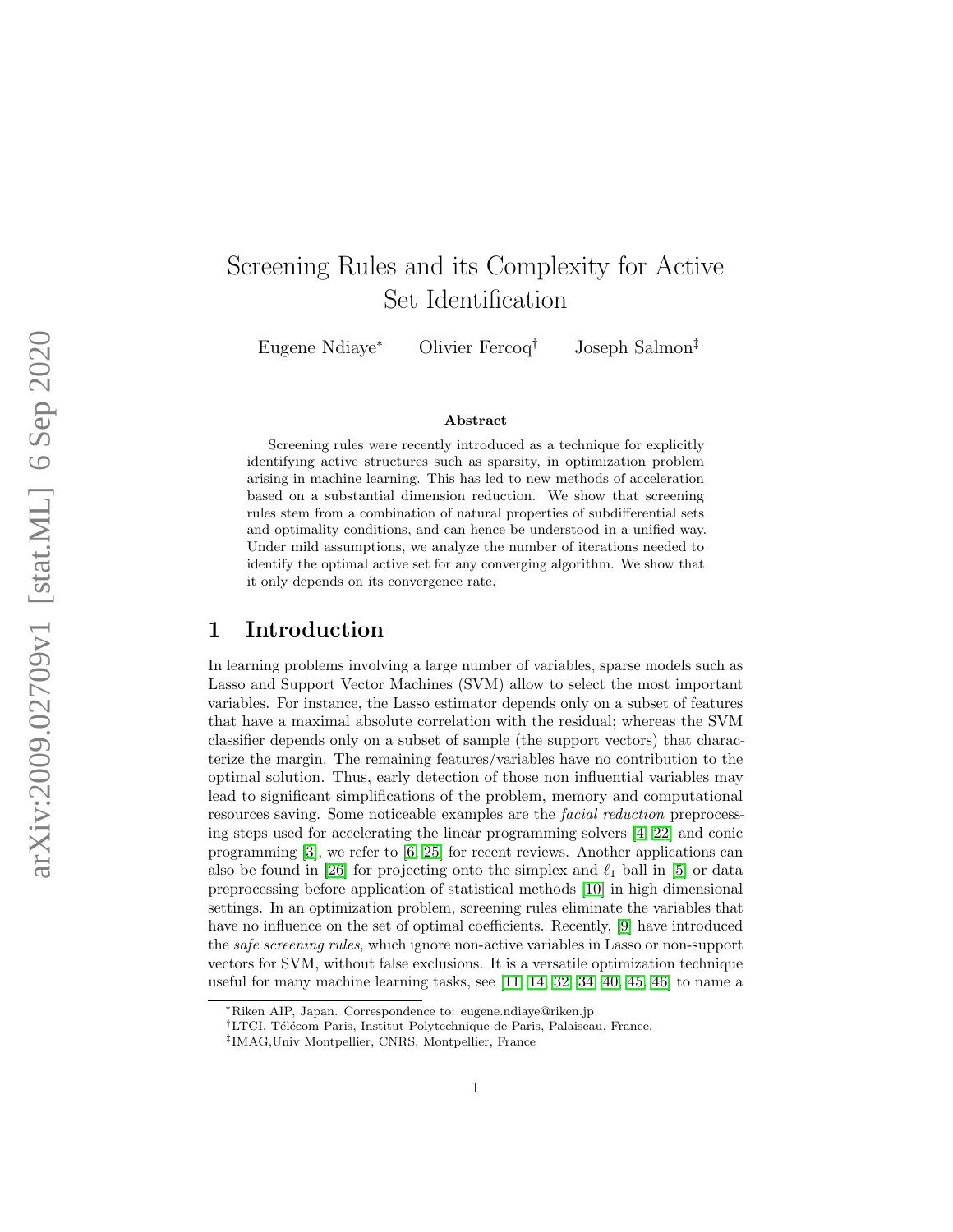few. However, in the existing safe screening studies, a case by case safe screening rule is developed for each problem, and there is no unified understanding for which class of optimization problems safe screening are possible and how efficient the screening can be. We summarize our contributions as follow:

- We provide a simple setting for explicitly identifying optimal active sets in convex composite optimization problems with separable regularization. Our approach combines a natural property of the subdifferential set with optimality conditions. It allows us to subsume the previously introduced screening rules in a unified framework.
- Relying on a recent work on the convergence of the duality gap [\[7\]](#page-20-7), we can easily provide (for safe screening of features using smooth losses or for safe screening of observations with a strongly-convex penalty) an algorithmindependent complexity analysis of the (finite) active set identification. Then, the latter holds for any converging optimization scheme as soon as it is endowed with screening rules.
- We discuss some acceleration strategies based on a combination of safe and relaxed safe rules. Several popular strategies such as strong rules [\[44\]](#page-23-2) and some recent working sets methods [\[14,](#page-21-3) [15,](#page-21-4) [24\]](#page-21-5) can then be generalized to a larger set of optimization problems.

**Notation.** Given a proper, closed and convex function  $f : \mathbb{R}^n \to \mathbb{R} \cup \{+\infty\}$ , we denote dom $f = \{x \in \mathbb{R}^n : f(x) < +\infty\}$ . The Fenchel-Legendre conjugate of f is the function  $f^* : \mathbb{R}^n \to \mathbb{R} \cup \{+\infty\}$  defined by

<span id="page-1-0"></span>
$$
f^*(x^*) = \sup_{x \in \text{dom} f} \langle x^*, x \rangle - f(x) .
$$

The subdifferential of a proper function  $f$  at  $x$  is the set

$$
\partial f(x) = \{ v \in \mathbb{R}^n : f(z) \ge f(x) + \langle v, z - x \rangle, \forall z \in \mathbb{R}^n \} .
$$
 (1)

The support function of a nonempty set C is defined as  $\mathcal{S}_C(x) = \sup_{c \in C} \langle c, x \rangle$ . If C is closed, convex and contains 0, we define its polar function as  $S_C^{\circ}(x^*) =$  $\sup_{S_C(x)\leq 1}\langle x^*,x\rangle$ . The interior (resp. boundary) of a set C is denoted intC (resp. bd $\overline{d}C$ ). We denote by [T] the set  $\{1,\ldots,T\}$  for any non zero integer T. The vector of observations is  $y \in \mathbb{R}^n$  and the design matrix  $X = [x_1, \ldots, x_n]^\top =$  $[X_1, \ldots, X_p] \in \mathbb{R}^{n \times p}$  has *n* observations row-wise, and *p* features (column-wise). A group of features is a subset  $g \subset [p]$  and  $|g|$  is its cardinality. The set of groups is denoted by G. We denote by  $\beta_g$  the vector in  $\mathbb{R}^{|g|}$  which is the restriction of  $\beta$  to the indices in g. We also use the notation  $X_g \in \mathbb{R}^{n \times |g|}$  to refer to the sub-matrix of X assembled from the columns with indices  $j \in g$ .

# 2 General framework

We consider composite optimization problems involving a sum of a data fitting function plus a separable group regularization function  $\Omega(\beta) = \sum_{g \in \mathcal{G}} \Omega_g(\beta_g)$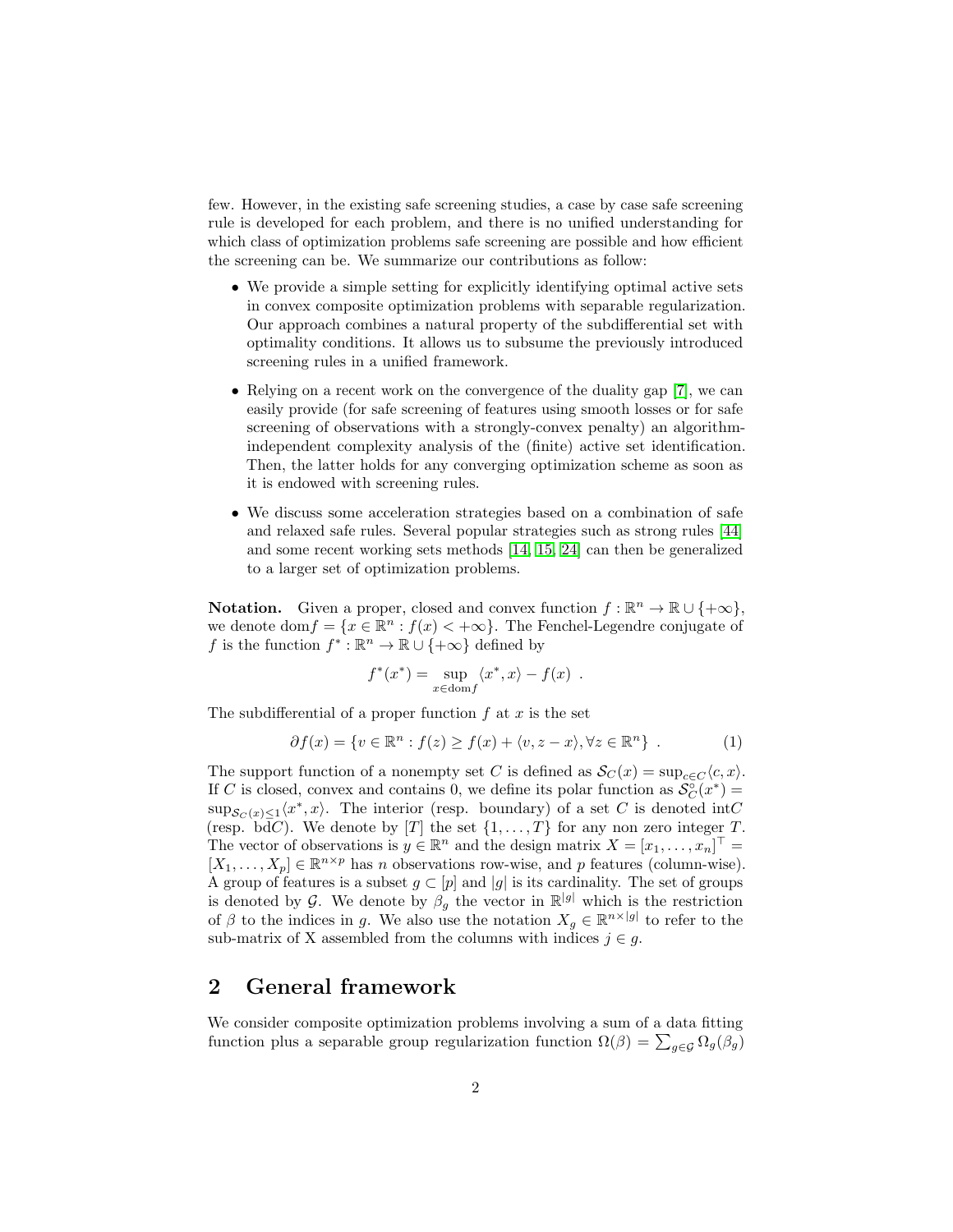that enforces specific structure such as sparsity in the optimal solutions:

<span id="page-2-0"></span>
$$
\hat{\beta} \in \underset{\beta \in \mathbb{R}^p}{\text{arg min}} \ f(X\beta) + \Omega(\beta) = P(\beta) \ . \tag{2}
$$

We will assume that the functions f and  $\Omega$  are proper, lower-semicontinuous and convex. We also assume that  $\text{Im}(X) \cap \text{dom}(f)$  is non empty, the primal problem admits a solution and there exists a vector  $\beta$  in dom( $\Omega$ ) such that f is continuous at  $X\beta$ . Such a formulation often arises in statistical learning in a context of regularized empirical risk minimization [\[39\]](#page-22-3).

The main purpose of screening rules is to identify and eliminate the irrelevant features/samples during (or before) an optimization process for solving Problem [\(2\)](#page-2-0), to reduce the memory and computational footprint. For instance, many features  $X_j$  for some j in  $[p]$  are expected to be irrelevant in the Lasso estimator [\[43\]](#page-23-3), defined as  $\hat{\beta} \in \arg \min_{\beta \in \mathbb{R}^p} \frac{1}{2} ||y - X\beta||^2 + \lambda ||\beta||_1$  (for some observation vector  $y \in \mathbb{R}^n$  and regularization parameter  $\lambda > 0$ . They correspond to coordinates where  $\hat{\beta}_j = 0$ . Exploiting the known sparsity of the solution, safe screening rules [\[9\]](#page-20-5) discard features prior to starting a sparse solver. Computational gains are obtained from the reduction of the dimension. A similar example is the SVM classifier relying on the hinge loss, defined as  $\hat{\beta} \in \arg \min_{\beta \in \mathbb{R}^p} \sum_{i \in [n]} \max(0, 1 - y_i x_i^{\top} \beta) + \frac{\lambda}{2} ||\beta||^2$  in which some sample  $x_i$ are expected to be irrelevant:  $\hat{\theta}_i = 0$  for some i in [n] where  $\hat{\theta}$  is the associated dual solution. Identifying irrelevant variables in optimization is not restricted to sparse problems. We show how it is intimately related to the non smoothness of the objective function and present a simple and self contained framework for developing screening rules.

#### 2.1 Identification rules

We introduce the main lemma that captures a natural property of the subdifferential [\(1\)](#page-1-0), that allows us to obtain a simple and unified presentation of many screening rules recently introduced in the literature.

<span id="page-2-1"></span>**Lemma 1** (Separation of subdifferentials). Let P be a proper function and z such that  $\text{int}\partial P(z) \neq \emptyset$ . Then we have  $\text{int}(\partial P(z)) \cap \partial P(z') = \emptyset$  for all  $z \neq z'$ .

*Proof.* Let z' such that there exists g in  $int \partial P(z) \cap \partial P(z')$ . Now g in the open set int $\partial P(z)$  implies that there exists  $\alpha > 0$  such that  $g_{\alpha} := g + \alpha(z' - z) \in \partial P(z)$ . Then

$$
P(z) \ge P(z') + \langle g, z - z' \rangle
$$
  
\n
$$
\ge P(z) + \langle g_{\alpha}, z' - z \rangle + \langle g, z - z' \rangle
$$
  
\n
$$
= P(z) + \alpha ||z' - z||_2^2 ,
$$

where the first (resp. the second) inequality comes from  $g \in \partial P(z')$  (resp.  $g_{\alpha} \in \partial P(z)$ ). Thus  $z' = z$ .  $\Box$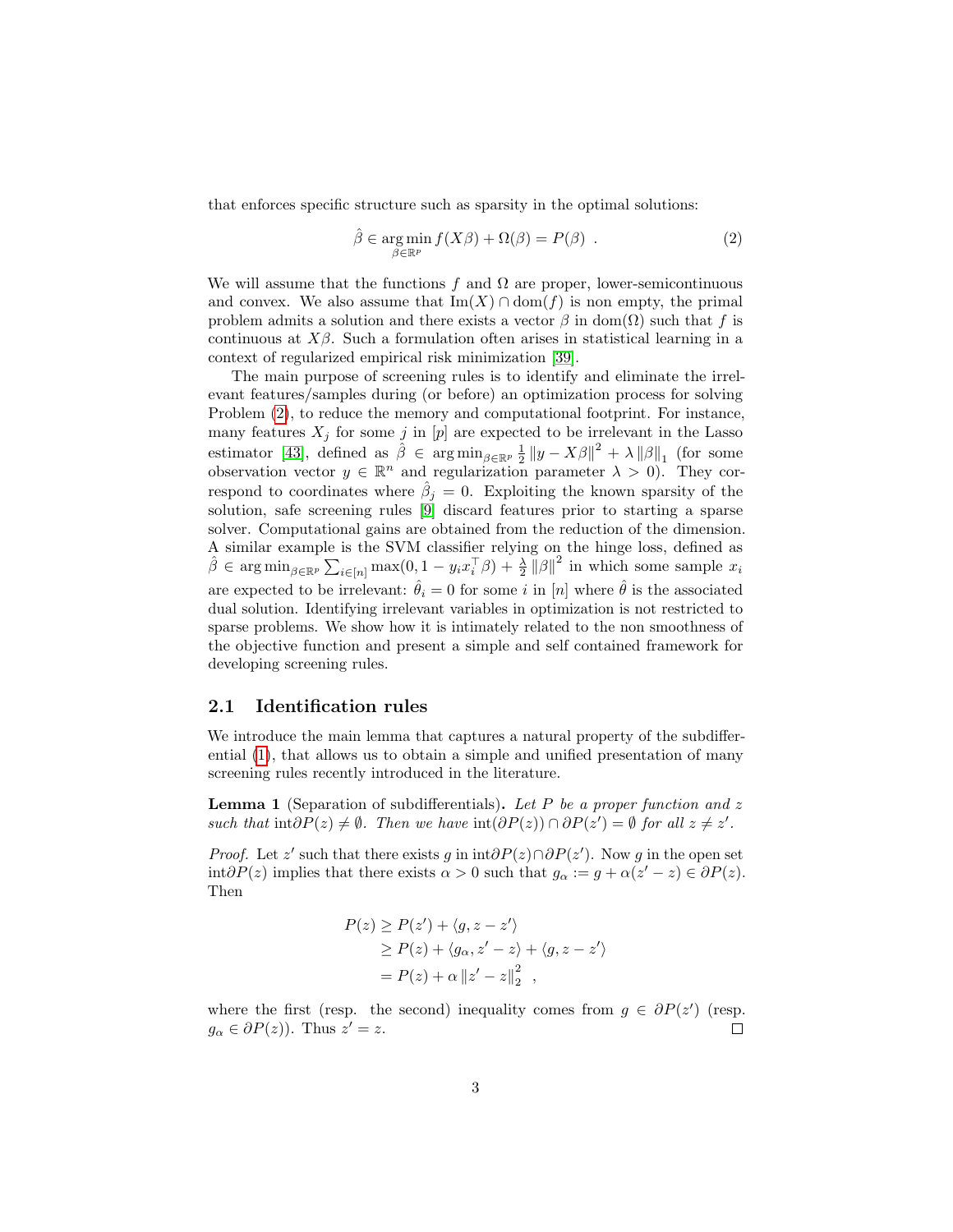Remark 1. Without precautions, the interior cannot be replaced by the relative interior in Lemma [1.](#page-2-1) For example, the function  $P(z) = |z_1 - z_2|$  defined on  $\mathbb{R}^2$ does not satisfy the assumption of the Lemma. Indeed, any  $z = (z_1, z_2) \in \mathbb{R}^2$  for  $z_1 = z_2$ , the subdifferential  $\partial P(z) = \{(a, -a) : a \in [-1, 1]\}$  is a one dimensional line segment in  $\mathbb{R}^2$  with empty interior. Also for non-convex function, note that the Lemma is applicable only when the subdifferential set defined in Equation [\(1\)](#page-1-0) is non-empty.

The contrapositive of Lemma [1](#page-2-1) leads to a simple identification rule:

<span id="page-3-0"></span>
$$
int \partial P(z) \cap \partial P(z') \neq \emptyset \Longrightarrow z = z' . \tag{3}
$$

Fermat's rule provides the optimality condition:

<span id="page-3-2"></span>
$$
0 \in \partial P(\hat{\beta}) = X^{\top} \partial f(X\hat{\beta}) + \partial \Omega(\hat{\beta}) ,
$$

which is equivalent to

$$
X^{\top}\hat{\theta} \in \partial\Omega(\hat{\beta}) \text{ for any } \hat{\theta} \in -\partial f(X\hat{\beta}) . \tag{4}
$$

Suppose now that there exists  $\beta_g^*$  such that  $int \partial \Omega_g(\beta_g^*)$  is non empty. In the case  $\Omega_g(\beta_g) = ||\beta_g||$  for instance, we can take  $\beta_g^* = 0$ . For any group of features g in G such that  $X_g^{\top} \hat{\theta} \in \partial \Omega_g(\hat{\beta}_g)$ , and any vector  $\beta_g^*$  such that  $\text{int} \partial \Omega_g(\beta_g^*)$  is non empty, we have

$$
X_g^{\top} \hat{\theta} \in \text{int} \partial \Omega_g(\beta_g^{\star}) \Longrightarrow \text{int} \partial \Omega_g(\beta_g^{\star}) \cap \partial \Omega_g(\hat{\beta}_g) \neq \emptyset
$$
  

$$
\stackrel{(3)}{\Longrightarrow} \beta_g^{\star} = \hat{\beta}_g.
$$

This relation means that the group of feature  $X_g$  is irrelevant and can be discarded in the Problem [\(2\)](#page-2-0) *i.e.*,  $\hat{\beta}_g$  is identified to be equal to  $\beta_g^*$ , whenever  $X_g^{\top} \hat{\theta}$  belongs to int $\partial \Omega_g(\beta_g^*)$ . However, since  $\hat{\theta}$  depends on the **unknown** solution  $\hat{\beta}$ , this rule is of limited use. Fortunately, it is often possible to construct a set  $\mathcal{R} \subset \mathbb{R}^n$ , called a *safe region*, that contains such a  $\hat{\theta}$ . This observation leads to the following result.

<span id="page-3-1"></span>**Proposition 1** (Feature-wise screening rule). Let  $\beta_g^*$  such that  $\text{int}\partial\Omega_g(\beta_g^*) \neq \emptyset$ and let  $R$  be a set containing  $\hat{\theta}$ . Then

$$
X_g^{\top} \mathcal{R} \subset \mathrm{int} \partial \Omega_g(\beta_g^{\star}) \Longrightarrow \beta_g^{\star} = \hat{\beta}_g.
$$

Proposition [1](#page-3-1) provides a general recipe for applying (safe) screening rule in optimization Problem [\(2\)](#page-2-0) without assumption on the algebraic expression of functions  $f$  and  $\Omega$ .

Choice of the safe region R. When f is L-Lipschitz, for any  $v \in -\partial f(X\beta)$ as in eq. [\(4\)](#page-3-2), we have  $||v|| \le L||X||$  (see [\[38,](#page-22-4) Lemma 2.6]). The set R can be taken as a ball of radius  $L||X||$ . When f is differentiable with Lipschitz gradient, we will see that  $\hat{\theta}$  belongs to a ball centered around any dual estimate  $\theta$  and whose radius quantifies the approximation quality. Thus, the better the estimate θ, the smaller the safe region  $\mathcal{R}$ , *i.e.*, the more efficient the screening rule is.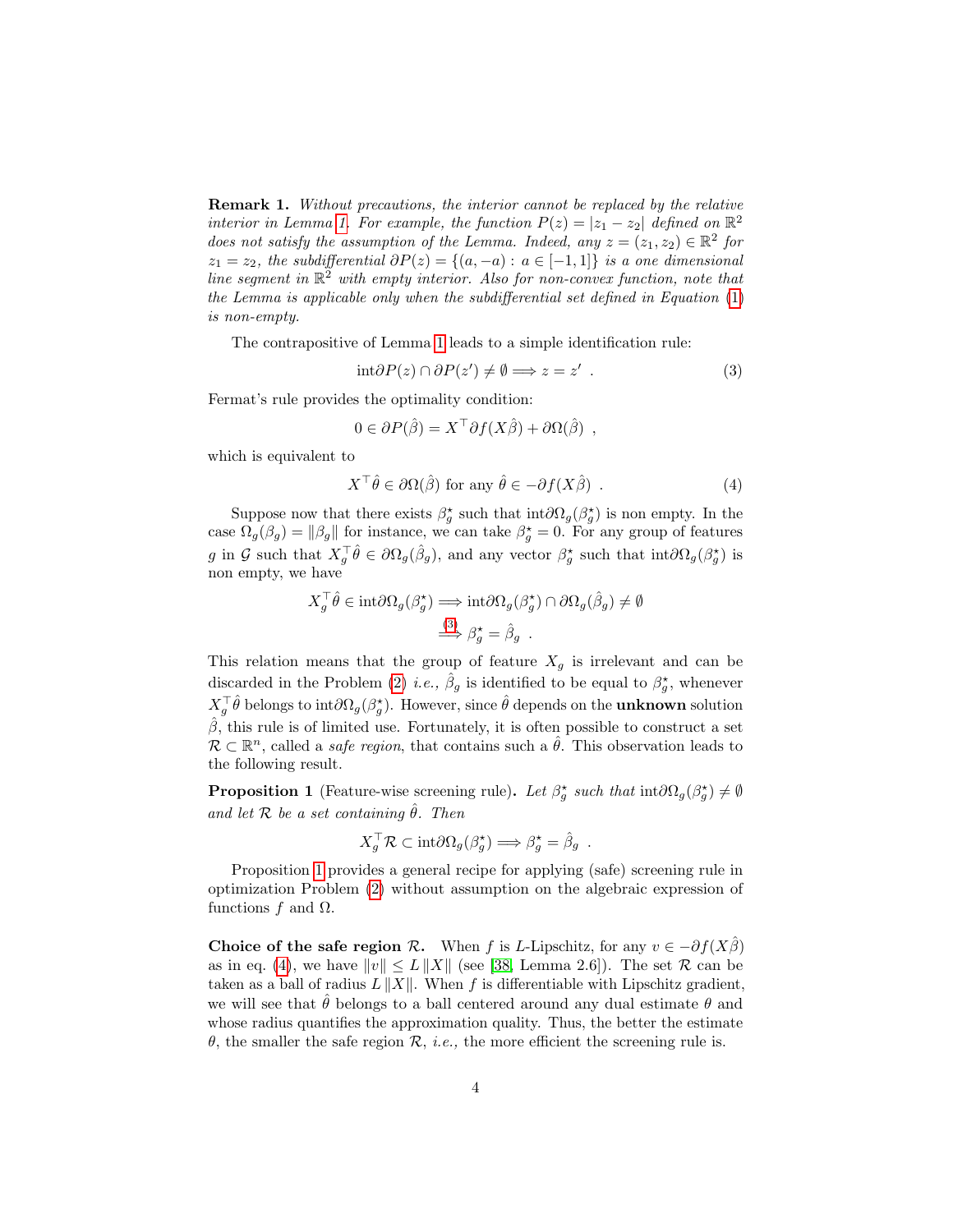Dual formulation. Similar results naturally hold in the dual space. Under the classical Fenchel-Rockafellar duality [\[36,](#page-22-5) Chapter 31], the dual formulation of Problem [\(2\)](#page-2-0) reads:

<span id="page-4-0"></span>
$$
\hat{\theta} \in \underset{\theta \in \mathbb{R}^n}{\arg \max} -f^*(-\theta) - \Omega^*(X^\top \theta) = D(\theta) \quad . \tag{5}
$$

The solutions  $\hat{\beta}$  in the primal and  $\hat{\theta}$  in the dual are linked by the optimality condition in Equation [\(4\)](#page-3-2). In Equation [\(5\)](#page-4-0), the role of f and  $\Omega$  are flipped and we have the next result.

<span id="page-4-1"></span>**Proposition 2** (Sample-wise screening rule). Suppose that  $f(x) = \sum_{i=1}^{n} f_i(x_i)$ . Let  $\theta^* \in \mathbb{R}^n$  be a vector such that for some  $i \in [n]$ ,  $int \partial f_i^*(\theta_i^*) \neq \emptyset$  and let  $\mathcal{R} \subset \mathbb{R}^p$  be a set containing a solution  $\hat{\beta}$  of Problem [\(2\)](#page-2-0). Then

$$
x_i^{\top} \mathcal{R} \subset \mathrm{int} \partial f_i^*(\theta_i^*) \Longrightarrow -\hat{\theta}_i = \theta_i^* .
$$

For simplicity, we will mostly restrict the discussion on the primal formulation since the same properties can be recovered by duality.

#### 2.2 Examples

To apply the screening rule within the introduced setting, we only have to identify the subdifferential of  $\Omega$  and points where it has a non empty interior. We present a few examples popular in machine learning and statistics, as well as other ones commonly met in convex optimization [\[13\]](#page-21-6).

Sparsity inducing regularization. The Lasso and Elastic net are examples where each group reduces to a single feature  $g = \{j\}$  for  $j \in [p]$ . In both cases the feature-wise penalties can be written respectively  $\Omega_g(\beta_g) = |\beta_j|$ , and  $\Omega_g(\beta_g) = |\beta_j| + \alpha \beta_j^2/2$  for  $\alpha \geq 0$ . For  $j \in [p]$  and  $\beta_j^* = 0$ , we have  $\partial\Omega_j(\beta_j^*) = [-1,1]$  which has a non empty interior equal to  $(-1,1)$ . We also have cases where,  $\Omega_g = ||\cdot||$  is a norm. It includes examples such as Group Lasso [\[47\]](#page-23-4) and Sparse-Group Lasso [\[41\]](#page-22-6) for instance. In that case,  $\beta_g^* = 0 \in \mathbb{R}^{|g|}$  and  $\partial\Omega_g(\beta_g^{\star})$  is equal to the unit ball w.r.t. to the dual norm of  $\Omega_g$ , which also have a non empty interior. These examples also easily extend to gauges and support functions (see [\[13\]](#page-21-6) for definitions). For instance, Let  $Q \in \mathbb{R}^{|g| \times |g|}$  be a symmetric positive semi-definite matrix and define  $\Omega_g(\beta_g) = \sqrt{\langle Q\beta_g, \beta_g \rangle}$ . Then  $\beta_g^*$  can be any element of Ker $(Q)$  and  $\partial \Omega_g(\beta_g^*) = Q^{1/2} \mathcal{B}(0,1)$ , where  $\mathcal{B}(0,1)$  is the unit ball for  $\|\cdot\|$  in  $\mathbb{R}^{|q|}$ .

Non negativity constraint:  $\Omega_j(\beta_j) = \iota_{\mathbb{R}_+}(\beta_j)$  with  $g = \{j\}$ . In this case,  $\beta_j^* = 0$  and  $\partial \Omega(\beta_j^*) = \mathbb{R}_-$ . This formulation appears in non-negative Leastsquare, non-negative Lasso and simplex constrained problems.

Box constraint:  $\Omega_j(\beta_j) = \iota_{[a,b]}(\beta_j)$  with  $g = \{j\}$ . In this case  $\beta_j^*$  belongs to  $\{a, b\}$  and  $\partial\Omega_j(\beta_j^*) = \mathbb{R}_{-}$  (resp.  $\mathbb{R}_{+}$ ) if  $\beta_j^*$  is equal to a (resp. b).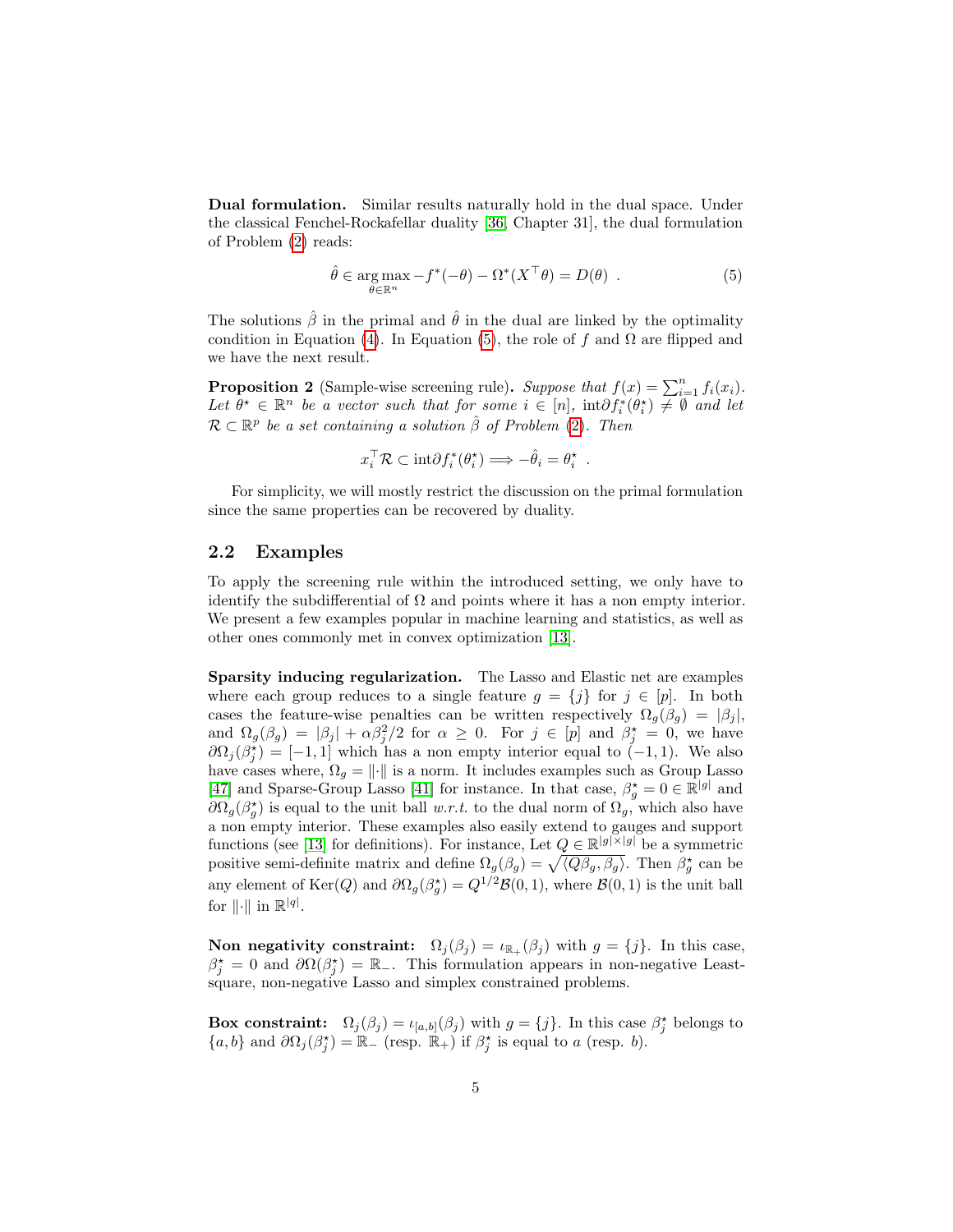**Hinge:**  $\Omega_j(\beta_j) = \max(0, 1 - \beta_j)$  with  $g = \{j\}$ , we have  $\beta_j^* = 1$  and  $\partial \Omega(\beta_j^*) =$  $[-1, 0]$  which have a non empty interior  $(-1, 0)$ . This is used in  $\epsilon$ -insensitive loss which flattened the  $\ell_1$  norm around zero i.e.,  $\Omega_i(\beta_i) = \max(0, |\beta_i| - \epsilon)$  for some  $\epsilon \geq 0.$ 

**Distance functions:** Let C be a closed convex subset of  $\mathbb{R}^{|g|}$  and  $\Omega_g(\beta_g)$  =  $\min\{\|z-\beta_g\| : z \in C\}$ . In that case,  $\partial\Omega_g(\beta_g^{\star}) = N_C(\beta_g^{\star}) \cap \mathcal{B}(0,1)$  where  $N_C(w)$ is the normal cone of C at  $w \in \mathbb{R}^{|g|}$ . Hence,  $\beta_g^*$  can be any vector in bdC such that  $N_C(\beta_g^{\star})$  has a non empty interior.

**Piecewise affine functions:** Let us consider a set of real values  $\{r_1, \dots, r_m\}$ and vectors  $\{s_1, \dots, s_m\}$  in  $\mathbb{R}^{|g|}$  for an integer  $m \geq 2$ . One can define  $\Omega_g(\beta_g)$  =  $\max\{r_j+ \langle s_j, \beta_g\rangle : j\in [m]\},$  then  $\partial\Omega_g(\beta_g^{\star})$  is the convex hull of the set  $\{s_j : j\in [m]\}$  $J(\beta_g^{\star})\}$  where  $J(w) = \{j \in [m] : \Omega_g(w) = r_j + \langle s_j, w \rangle\}$  and  $\beta_g^{\star}$  can be chosen as any vector such that the matrix  $(s_j)_{j\in J(\beta_j^*)}$  has full rank. This generalize the previous examples of  $\ell_1$  regularization and hinge loss. We refer to [\[13,](#page-21-6) Chapter D] for a further generalization to supremum over a collection of convex function, more sophisticated examples and detailed subdifferential calculus rules.

# 3 Explicit active set identification

The main interest of using screening rules in optimization algorithms is to focus the computational efforts on the most important variables (or samples in the dual). To do so, one needs to explicitly and safely identify parts of the solution vector *i.e.*, detect some group g such that we can guarantee that  $\hat{\beta}_g = \beta_g^*$  where the latter is such that  $int \partial \Omega(\beta_g^{\star})$  is not empty (which is a necessary condition for identifiability in our framework). This is particularly well suited for proximal (block) coordinate descent method as this type of method can easily ignore non influential (block) coordinates.

Any time a safe region  $\mathcal R$  is considered for a safe screening test (following Proposition [1\)](#page-3-1), one can associate to it a *safe active set* consisting of the features that cannot yet be removed.

**Definition 1** (Feature-wise (safe) active sets). Let  $\beta_g^*$  be a vector such that  $\int \int \int \int \phi(\beta_g)$  is non empty. The set of (group) active features at  $\beta_g^{\star}$  is defined as:

$$
\mathcal{A}:=\mathcal{A}(\hat{\theta})=\left\{g\in\mathcal{G}:\ X_g^\top\hat{\theta}\notin\mathrm{int}\partial\Omega_g(\beta_g^\star)\right\}\ ,
$$

where  $\hat{\theta}$  is a dual optimal solution in Equation [\(5\)](#page-4-0). Moreover, if R is a safe region, its corresponding set of (group) safe active features at  $\beta_g^*$  is defined as

$$
\mathcal{A}_{\mathcal{R}} := \left\{ g \in \mathcal{G} : X_g^\top \mathcal{R} \not\subset \text{int} \partial \Omega_g(\beta_g^{\star}) \right\} .
$$

The complements (i.e., the set of non active groups) of A and  $A_{\mathcal{R}}$  are denoted by  $\mathcal Z$  and  $\mathcal Z_{\mathcal R}$ .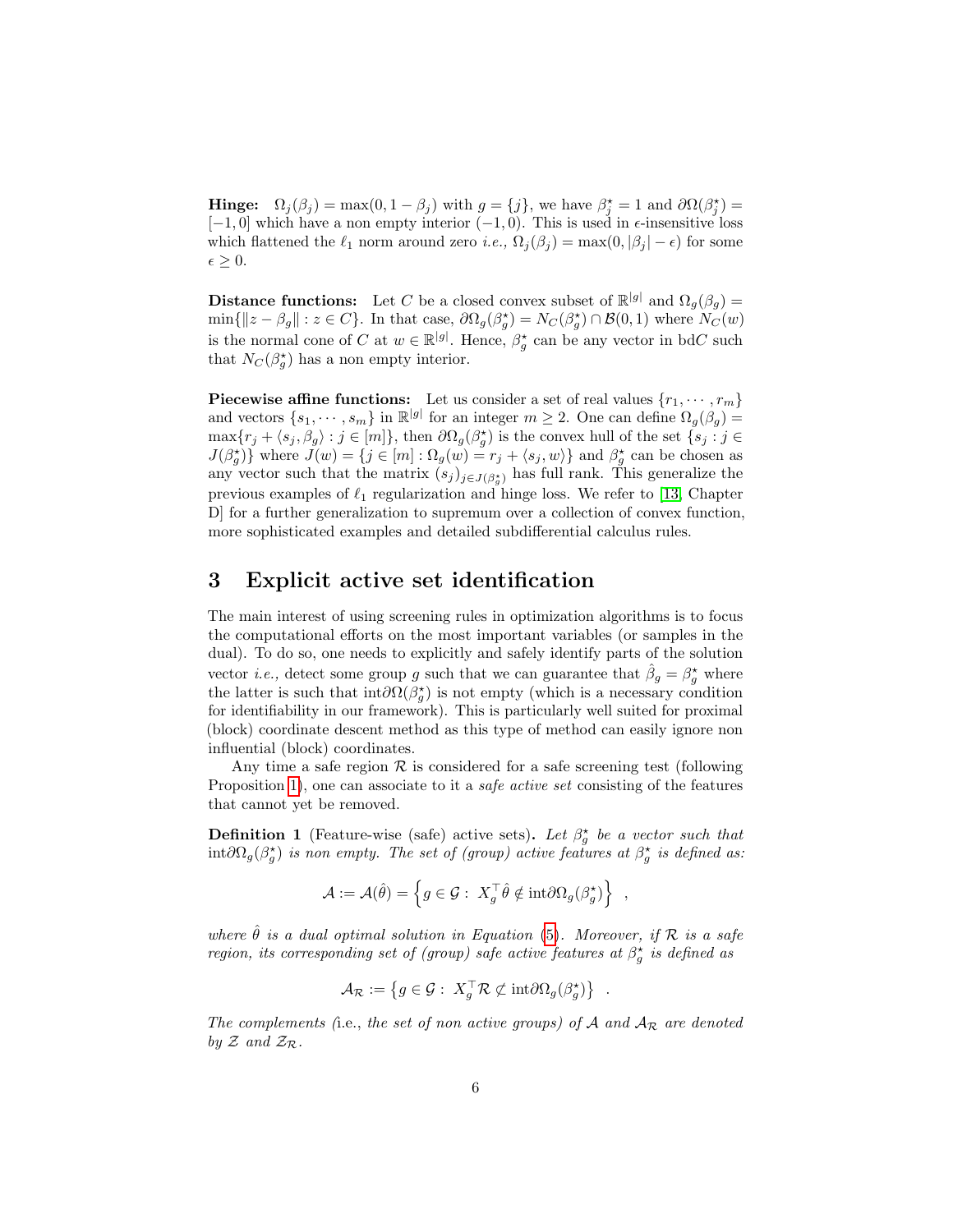#### 3.1 Computation of screening tests

The set inclusion tests presented in Propositions [1](#page-3-1) and [2](#page-4-1) have a simple numerical implementation. Since the subdifferential  $\partial \Omega_g(\beta_g^*)$  is a closed convex set, for any region R, the screening test  $X_g^{\top} \mathcal{R} \subset \text{int} \partial \Omega_g(\beta_g^*)$  can be evaluated computationally thanks to the following classical lemma that allows to check whether a point belongs to the interior of a closed convex set by means of support function. We recall that for a nonempty set C, it is defined as  $\mathcal{S}_C(x) = \sup_{c \in C} \langle c, x \rangle$ .

<span id="page-6-0"></span>**Lemma 2** ([\[13,](#page-21-6) Theorem C-2.2.3]). Let  $C_1$  and  $C_2$  be nonempty closed convex subset of  $\mathbb{R}^n$ . Then, we have for any direction  $d \in \text{bd}\mathcal{B}(0,1)$ ,

$$
\mathcal{S}_{C_1}(d) < \mathcal{S}_{C_2}(d) \Longleftrightarrow C_1 \subset \text{int}C_2 .
$$

By applying Lemma [2](#page-6-0) to the closed convex sets  $C_1 = X_g^{\top} \mathcal{R}$  and  $C_2 = \partial \Omega_g(\beta_g^{\star}),$ we obtain a computational tool for evaluating the screening tests.

**Proposition 3.** Let  $R$  be a closed convex set that contains the dual optimal solution  $\hat{\theta}$  in Equation [\(5\)](#page-4-0). For all group g in G and for any vector  $\beta_g^{\star}$  such that  $\int \int \text{int} \partial \Omega_g(\beta_g^{\star})$  is non empty,  $\hat{\beta}_g = \beta_g^{\star}$  whenever for any direction  $d \in \text{bd}\mathcal{B}(0,1)$ 

| <i>Screening:</i> | $S_{\{X_a^{\top}\hat{\theta}\}}(d) < S_{\partial\Omega_g(\beta_g^*)}(d)$ .                        |  |
|-------------------|---------------------------------------------------------------------------------------------------|--|
| Safe screening:   | $\mathcal{S}_{X_q^{\top} \mathcal{R}}(d) < \mathcal{S}_{\partial \Omega_g(\beta_q^{\star})}(d)$ . |  |

The *safe screening* rule consists in removing the *g*-th group from the optimization process whenever the previous test is satisfied, since then  $\hat{\beta}_g$  is guaranteed to be equal to  $\beta_g^*$ . Should  $\mathcal{R}$  be small enough to screen many groups, one can observe considerable speed-ups in practice as long as the testing can be performed efficiently. Thus a natural goal is to find safe regions as narrow as possible and only cheap computations are needed to check if  $X_g^{\top} \mathcal{R} \subset \text{int} \partial \Omega_g(\beta_g^{\star})$ . Relying on optimality conditions, one can easily find a set containing the dual optimal solution  $\hat{\theta}$ . For a pair of vector  $(\beta, \theta) \in \text{dom} P \times \text{dom} D$ , the duality gap is defined as the difference between the primal and dual objectives:

$$
Gap(\beta, \theta) = P(\beta) - D(\theta) .
$$

For such  $(\beta, \theta)$  pair, weak duality holds:  $P(\beta) \ge D(\theta)$ , namely  $P(\beta) - P(\hat{\beta}) \le$  $Gap(\beta, \theta)$ . At optimal values and under mild conditions, we have the strong duality  $Gap(\hat{\beta}, \hat{\theta}) = 0$ . This allows us to exploit the duality gap as an optimality certificate or as an algorithmic stopping criterion for solving problems [\(2\)](#page-2-0) and [\(5\)](#page-4-0). For any dual feasible vector  $\theta$ , we have  $D(\hat{\theta}) \geq D(\theta)$ . Moreover by weak duality, for any  $\beta \in \text{dom} P$  (primal feasible), we have  $P(\beta) \ge D(\hat{\theta})$ . Whence,

$$
\hat{\theta} \in \{ \zeta \in \text{dom} D : P(\beta) \ge D(\zeta) \ge D(\theta) \} .
$$

Nevertheless, the screening test corresponding to such set may be hard to compute explicitly. Various shapes have been considered in practice as a safe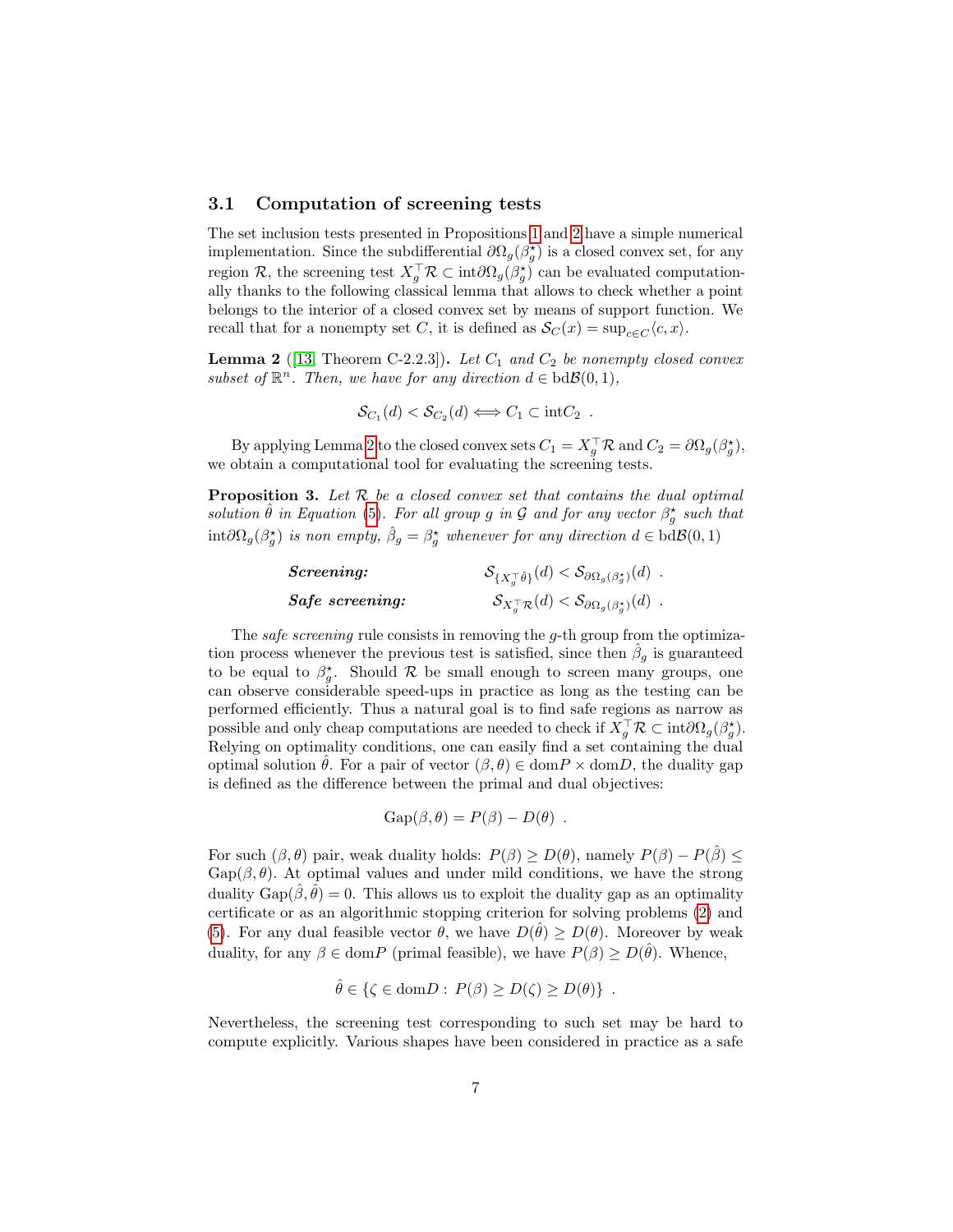region  $R$ . Here we consider *sphere regions* following the terminology introduced by [\[9\]](#page-20-5) *i.e.*, choosing a ball  $\mathcal{R} = \mathcal{B}(c, r)$  as a safe region. In that case, by positive homogeneity of the support function, we have for any direction  $d \in \mathbb{R}^{|g|}$ ,

$$
\mathcal{S}_{X_g^{\top} \mathcal{B}(c,r)}(d) = \mathcal{S}_{X_g^{\top} c}(d) + \mathcal{S}_{X_g^{\top} \mathcal{B}(0,r)}(d)
$$
  

$$
\leq \mathcal{S}_{X_g^{\top} c}(d) + r \sup_{\|u\|=1} \mathcal{S}_{X_g^{\top} u}(d) .
$$

For any group g in  $\mathcal{G}, \hat{\beta}_g = \beta_g^*$  when for any d, the following sphere test holds

$$
\mathcal{S}_{X_g^{\top}c}(d) + r \sup_{\|u\|=1} \mathcal{S}_{X_g^{\top}u}(d) < \mathcal{S}_{\partial\Omega_g(\beta_g^*)}(d) \tag{6}
$$

Note that when  $\Omega_g$  is a norm the sphere test reduces to

<span id="page-7-0"></span>
$$
\Omega_g^{\circ}(X_g^{\top}c) + r\Omega_g^{\circ}(X_g) < 1 \enspace .
$$

where  $\Omega_g^{\circ}$  is the norm dual to  $\Omega_g$ .

For the non negativity constraint, the test reduces to

$$
-X_j^\top c + r|X_j| < 0 \enspace .
$$

#### 3.2 Gap safe rules

Under the smoothness assumption on the loss function, it was shown by [\[11,](#page-20-6) [29,](#page-22-7) [34\]](#page-22-1) that one can rely on the duality gap to construct a safe region, whenever a dual feasible point can be constructed. Here, we recall this construction and show how to generalize it to construct a dual feasible point for a wider class of problems [\(2\)](#page-2-0).

<span id="page-7-1"></span>**Proposition 4.** If the dual objective D is  $\mu_D\text{-strongly concave w.r.t. a norm}$  $\|\cdot\|$ , for any primal/dual feasible vectors  $(\beta, \theta) \in \text{dom} P \times \text{dom} D$ , we have:

$$
\|\hat{\theta} - \theta\|^2 \le \frac{2}{\mu_D} \operatorname{Gap}(\beta, \theta) \tag{7}
$$

where  $(\hat{\beta}, \hat{\theta})$  is any primal/dual optimal solution.

Thus, the ball  $\mathcal{B}\left(\theta,\sqrt{\frac{2}{\mu_D}\text{Gap}(\beta,\theta)}\right)$  is a safe region (called gap safe sphere).

We call *gap safe rule* the sphere test in Equation [\(6\)](#page-7-0) applied with the gap safe sphere in Proposition [4.](#page-7-1)

Construction of a dual feasible vector. To build a center for the safe sphere, we map a primal vector onto the dual space thanks to the gradient<sup>[1](#page-7-2)</sup> mapping  $\nabla f(\cdot)$ . However, the obtained dual vector is not necessarily feasible for the dual problem. When the projection on the feasible set is hard, a generic

<span id="page-7-2"></span><sup>&</sup>lt;sup>1</sup>any subgradient can be used when  $f$  is not differentiable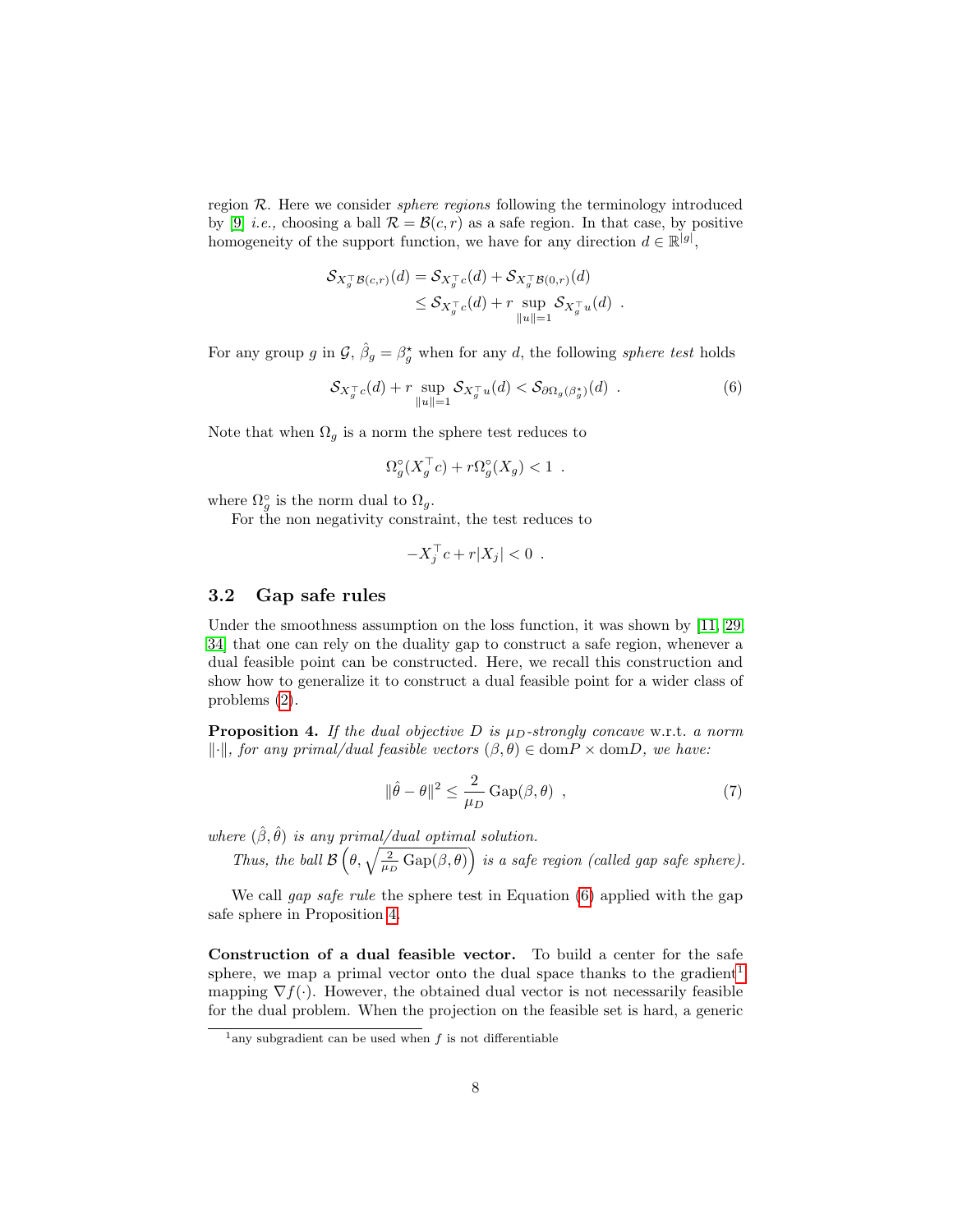procedure consists in performing a rescaling step so that it belongs to the dual set. Precisely, we want to build  $\theta \in \mathbb{R}^n$  such that

<span id="page-8-1"></span>
$$
-\theta \in \text{dom} f^* \text{ and } X^\top \theta \in \text{dom} \Omega^* .
$$
 (8)

Given a vector  $\beta$  in  $\mathbb{R}^p$ , we build a dual point by rescaled gradient mapping *i.e.*,

<span id="page-8-2"></span><span id="page-8-0"></span>
$$
\theta = \frac{-\nabla f(X\beta)}{\alpha} \tag{9}
$$

with 
$$
\alpha = \max (1, \mathcal{S}_{\text{dom}\Omega^*}^{\circ} \left( -X^{\top} \nabla f(X\beta) \right))
$$
. (10)

This choice is motivated by the primal-dual optimality link [\(4\)](#page-3-2):  $\hat{\theta} = -\nabla f(X\hat{\beta})$ . Building a dual feasible vector by scaling is often used in the literature (see for instance [\[9\]](#page-20-5)) and reduces to residual rescaling, see [\[21,](#page-21-7) [23\]](#page-21-8) when f is quadratic.

**Proposition 5.** If f and  $\Omega$  are bounded from below, then the dual vector  $\theta$  in Equation [\(9\)](#page-8-0) satisfies the feasibility condition [\(8\)](#page-8-1).

*Proof.* Since  $\Omega$  is bounded from below then  $\Omega^*(0) = -\inf_z \Omega(z) < +\infty$  which is equivalent to  $dom\Omega^*$  contains 0. Since it is also closed and convex, we have  $S_{\text{dom}\Omega^*}^{\circ}$  is positively homogeneous. Hence the vector  $\theta$  in Equation [\(9\)](#page-8-0) satisfies  $\mathcal{S}_{\text{dom}\Omega^*}^{\circ}(X^{\top}\theta) \leq 1$  which is equivalent to  $X^{\top}\theta$  in dom $\Omega^*$ . Moreover, by denoting  $s = 1/\alpha \in [0, 1]$ , we have  $-\theta = s\nabla f(X\beta) = s\nabla f(X\beta) + (1 - s)0$ . Since dom $f^*$ is convex, it remains to show that it contains the vectors  $\nabla f(X\beta)$  and 0, thus it will necessarily contains  $-\theta$  by convex combination.

Since f is bounded from below, we have  $f^*(0) = -\inf_z f(z) < +\infty$  which is equivalent to  $0 \in \text{dom} f^*$ . Moreover, the equality case in the Fenchel-Young inequality shows that  $f(X\beta) + f^*(\nabla f(X\beta)) = \langle \nabla f(X\beta), X\beta \rangle < +\infty$ . Hence  $f^*(\nabla f(X\beta))$  is also finite.

<span id="page-8-5"></span>**Remark 2.** The scaling constant  $\alpha$  in Equation [\(10\)](#page-8-2) is equal to 1 if dom $\Omega^*$  is unbounded.

# 4 How long does it take to identify the optimal active set with a screening rule?

We recall the notion of converging safe regions introduced in [\[11\]](#page-20-6) that helps to reach exact active set identification in a finite number of steps.

<span id="page-8-3"></span>**Definition 2** (Converging Safe Region). Let  $(\mathcal{R}_k)_{k \in \mathbb{N}}$  be a sequence of compact convex sets containing the dual optimal solution  $\hat{\theta}$ . It is a converging sequence of safe regions if the diameters of the sets converge to zero. The associated safe screening rules are referred to as converging.

<span id="page-8-4"></span>The following proposition asserts that after a finite number of steps, the active set is exactly identified. Such a property is sometimes referred to as finite identification of the support [\[20\]](#page-21-9).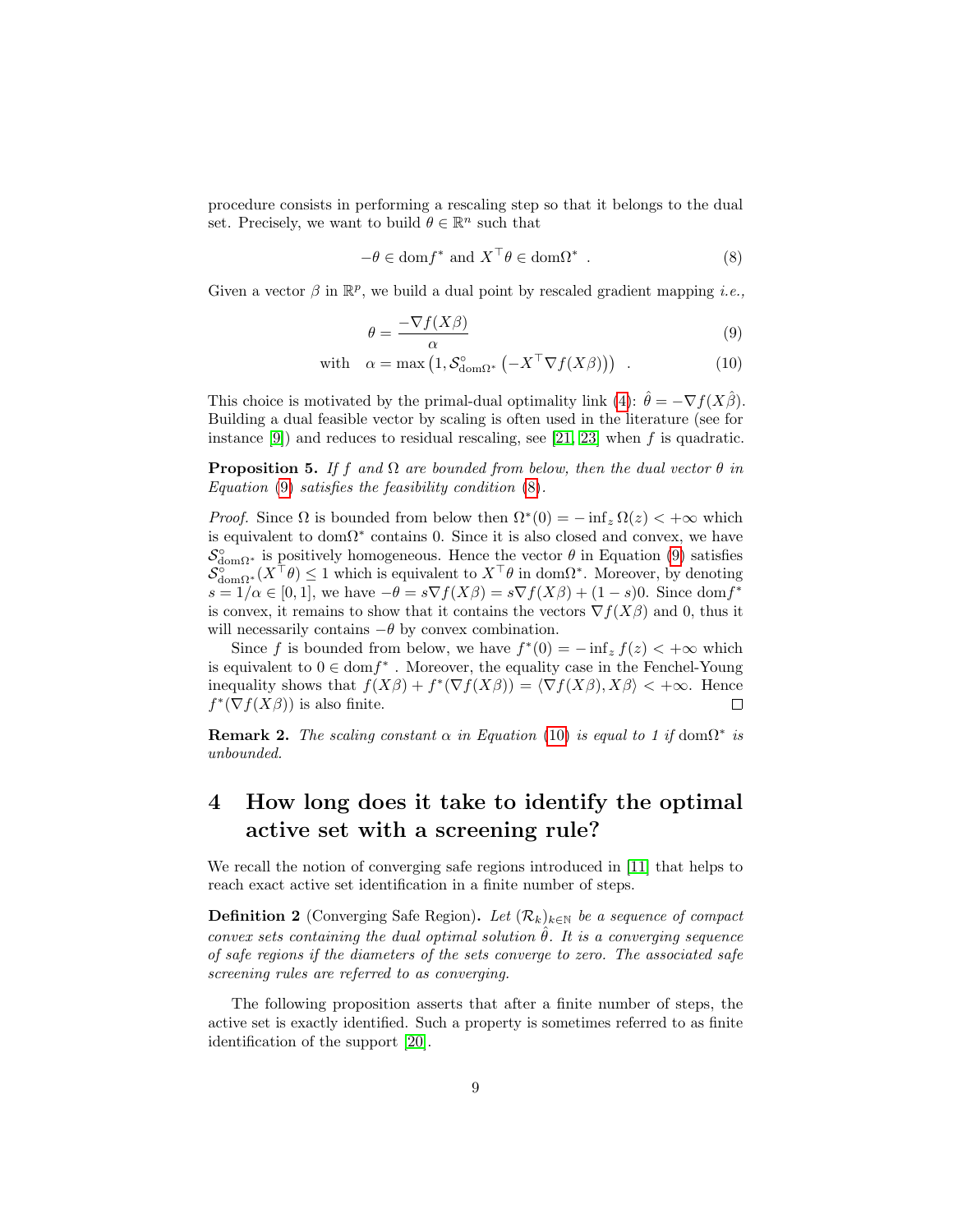**Proposition 6.** Let  $(\mathcal{R}_k)_{k\in\mathbb{N}}$  be a sequence of compact convex set containing  $\hat{\theta}$  for each k in N. If  $(\mathcal{R}_k)_k$  is converging in the sense of Definition [2,](#page-8-3) then it exists an integer  $k_0$  such that  $A_{\mathcal{R}_k} = A$  for any  $k \geq k_0$ .

Proof. We proceed in two steps.

Firstly, we show that for any direction  $d \in \mathbb{R}^{|g|}$ ,  $\max_{\theta \in \mathcal{R}_k} \mathcal{S}_{X_g^{\top} \theta}(d) \to_{k}$  $\mathcal{S}_{X_q^{\top}\hat{\theta}}(d)$ . Indeed, for any  $k \in \mathbb{N}$  and  $\theta \in \mathcal{R}_k$  we have from the sublinearity and positive homogeneity of the support function, and since  $\hat{\theta}$  in  $\mathcal{R}_k$ :

$$
\mathcal{S}_{X_g^{\top}\hat{\theta}}(d) \leq \max_{\theta \in \mathcal{R}_k} \mathcal{S}_{X_g^{\top}\theta}(d) \leq \mathcal{S}_{X_g^{\top}\hat{\theta}}(d) + \text{diam}(\mathcal{R}_k) \sup_{\|u\|=1} \mathcal{S}_{X_g^{\top}u}(d) ,
$$

The conclusion follows from the fact that  $\mathcal{R}_k$  is a converging sequence, since  $\lim_{k\to\infty}$  diam $(\mathcal{R}_k)=0$ .

Secondly, we proceed by double inclusion. First, remark that  $A = A_{\mathcal{R}_{\infty}}$ where  $\mathcal{R}_{\infty} := \{\hat{\theta}\}.$  So for all  $k \in \mathbb{N}$ , we have  $\mathcal{A} \subseteq \mathcal{A}_{\mathcal{R}_k}$  since  $(\mathcal{A}_{\mathcal{R}_k})_k$  are nested sequence of sets. Reciprocally, suppose that there exists a non active group  $g \in \mathcal{G}$ *i.e.*,  $\mathcal{S}_{X_g^{\top}\hat{\theta}}(d) < 1$  that remains in the active set  $\mathcal{A}_{\mathcal{R}_k}$  for all iterations *i.e.*,  $\forall k \in$  $\mathbb{N}, \max_{\theta \in \mathcal{R}_k} \mathcal{S}_{X_g^{\top} \theta}(d) \geq 1$ . Since  $\lim_{k \to \infty} \max_{\theta \in \mathcal{R}_k} \mathcal{S}_{X_g^{\top} \theta}(d) = \mathcal{S}_{X_g^{\top} \hat{\theta}}(d)$ , we obtain  $\mathcal{S}_{X_g^{\top}\hat{\theta}}(d) \geq 1$  by passing to the limit. Hence, by contradiction, there exits an integer  $k_0 \in \mathbb{N}$  such that  $[p] \setminus \mathcal{A} \subseteq \mathcal{A}_{\mathcal{R}_k}^c$  for all  $k \geq k_0$ .  $\Box$ 

One can note that the rate of identification of the active set is strongly related to the rate at which the sequence of diameters  $\text{diam}(\mathcal{R}_k)$  goes to zero during the optimization process. We quantify this in the next section.

#### 4.1 Complexity of safe active set identification

Dynamic safe screening rules have practical benefits since they increase the number of screened out variables as the algorithm proceeds. The next proposition states that if one relies on a primal converging algorithm, then the dual sequence we propose is also converging. It only requires uniqueness of  $X\beta$  (not that of  $\hat{\beta}$ ). In the following,  $\beta_k$  is the current estimate of a primal solution  $\hat{\beta}$  and  $\theta_k = -\nabla f(X\beta_k)/\alpha_k$ , with  $\alpha_k = \max(1, \mathcal{S}_{\text{dom}\Omega^*}^{\circ}(X^{\top}\nabla f(X\beta_k)))$ , be the current estimate of the dual solution  $\hat{\theta}$ .

<span id="page-9-0"></span>**Lemma 3.** It holds  $\lim_{k\to\infty} X\beta_k = X\hat{\beta}$  implies  $\lim_{k\to\infty} \theta_k = \hat{\theta}$ .

*Proof.* Let  $\alpha_k = \max(1, \mathcal{S}_{\text{dom}\Omega^*}^{\circ}(X^{\top}\nabla f(X\beta_k)))$ , we have:

$$
\|\theta_k - \hat{\theta}\|_2 = \left\|\nabla f(X\hat{\beta}) - \frac{\nabla f(X\beta_k)}{\alpha_k}\right\|_2
$$
  

$$
\leq \left|1 - \frac{1}{\alpha_k}\right| \|\nabla f(X\beta_k)\|_2 + \left\|\nabla f(X\hat{\beta}) - \nabla f(X\beta_k)\right\|_2.
$$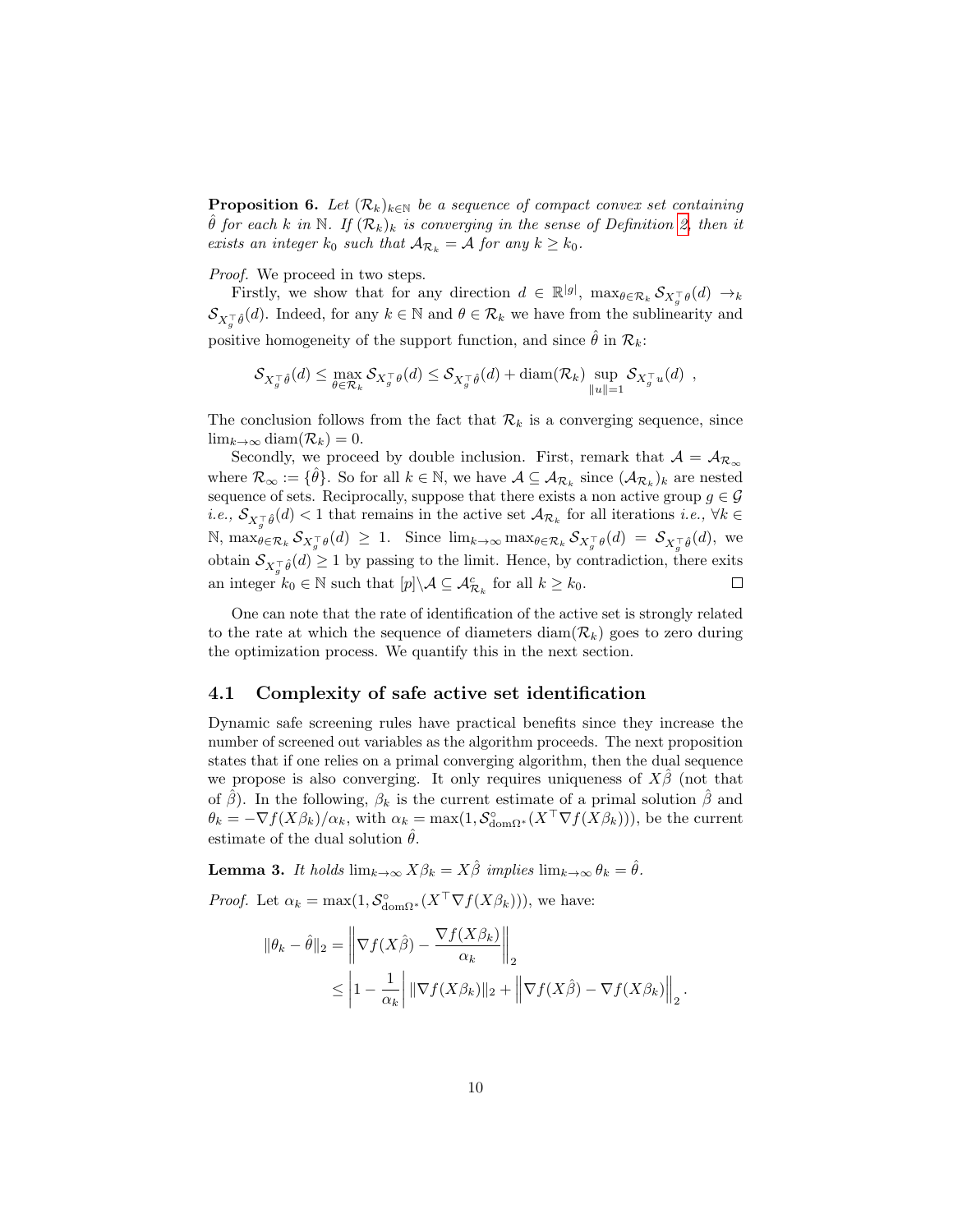If  $X\beta_k \to X\hat{\beta}$  holds, then  $\alpha_k \to \max(1, \mathcal{S}_{\text{dom}\Omega^*}^{\circ}(X^{\top}\nabla f(X\hat{\beta}))) =$  $\max(1, \mathcal{S}_{\text{dom}\Omega^*}^{\circ}(X^{\top}\hat{\theta})) = 1,$  since  $\nabla f(X\hat{\beta}) = -\hat{\theta}$  thanks to the optimality condition and the feasibility of  $\hat{\theta}$ :  $\mathcal{S}_{\text{dom}\Omega^*}^{\circ}(X^{\top}\hat{\theta}) \leq 1$ . Hence the right hand side of the previous inequality converges to zero, and the conclusion holds.

From Lemma [3](#page-9-0) and by strong duality, the sequence of radius  $r_k$  =  $(2 \text{Gap}(\beta_k, \theta_k)/\mu_D)^{1/2}$  converges to 0 as k goes to  $\infty$ . Hence, the sequence of safe balls  $\mathcal{B}(\theta_k, r_k)$  converges to  $\{\hat{\theta}\}$ . Whence, we deduce the following property.

<span id="page-10-0"></span>Proposition 7. The Gap Safe rules produce converging safe regions.

The results in Proposition [6](#page-8-4) and Proposition [7](#page-10-0) ensure that screening rules, applied iteratively with the duality gap based safe region, will identify the active set after a finite number of iterations.

For any safe ball  $\mathcal{B}(c_k, r_k)$ , we have the inequalities

$$
\mathcal{S}_{X_g^{\top}\hat{\theta}}(d) \leq \max_{\theta \in \mathcal{B}(c_k, r_k)} \mathcal{S}_{X_g^{\top}\theta}(d) \leq \mathcal{S}_{X_g^{\top}\hat{\theta}}(d) + 2r_k \sup_{\|u\|=1} \mathcal{S}_{X_g^{\top}u}(d) ,
$$

and the identification of the active set occurs when for all group  $g$  in  $\mathcal Z$  and any direction d, we have  $S_{X_g^{\top}\hat{\theta}}(d) < S_{\partial \Omega_g(\beta_g^*)}(d)$ . The latter holds as soon as<sup>[2](#page-10-1)</sup>

$$
r_k < \frac{1}{2} \min_{\substack{g \in \mathcal{Z} \\ d \in \text{bd} \mathcal{B}(0,1)}} \frac{\mathcal{S}_{\partial \Omega_g(\beta_g^{\star})}(d) - \mathcal{S}_{X_g^{\top}\hat{\theta}}(d)}{\sup_{\|u\|=1} \mathcal{S}_{X_g^{\top}u}(d)} =: \delta_{\mathcal{Z}}.
$$

Whence, the identification of the active set using a safe ball of radius  $r_k$  occurs after  $k_0$  iterations where

<span id="page-10-2"></span>
$$
k_0 := \inf\{k \in \mathbb{N} : r_k < \delta_{\mathcal{Z}}\} \tag{11}
$$

**Remark 3** (Non-degeneracy condition). By definition, the set Z is empty if  $\delta$ <sub>Z</sub> is equal to zero. Thus all the complexity bounds are equal to infinity and then  $\delta z > 0$  is a necessary non-degeneracy condition to ensure finite identifications of the active set.

#### 4.2 Duality gap certificates

Recently, a complexity analysis of the convergence of the duality gap, used as an optimality certificate as been proposed [\[7\]](#page-20-7). This analysis is important for deriving the complexity of active set identification that depends only on the rate of convergence of the algorithm. The next lemma adapts the proposed analysis to that take dual rescaling into account.

<span id="page-10-3"></span><span id="page-10-1"></span><sup>&</sup>lt;sup>2</sup>where we implicitly avoid the trivial case where there exists some group  $g$  such that  $\sup_{\|u\|=1} S_{X_g^{\top}u}(d) = 0.$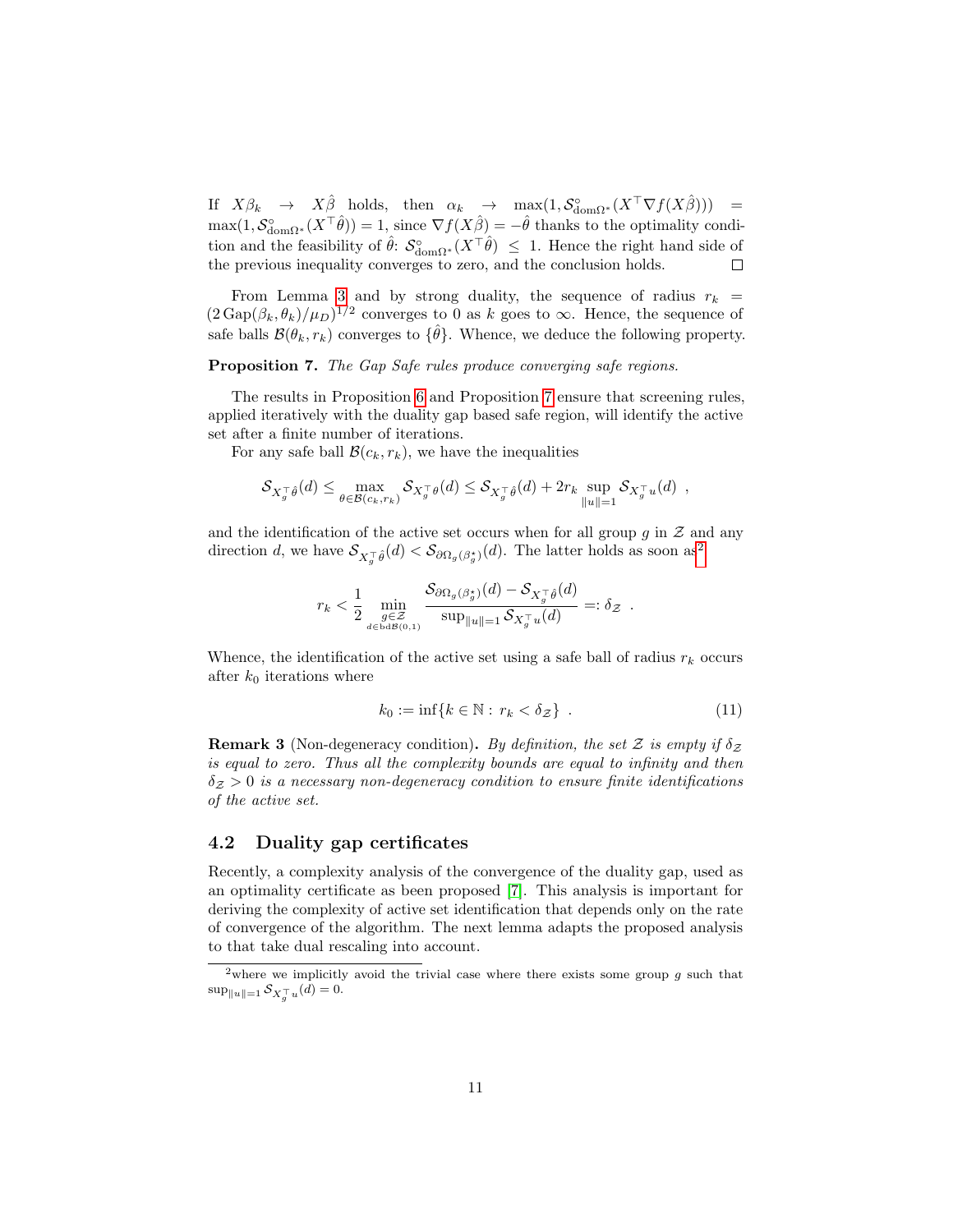**Lemma 4.** Let f be  $\nu_f$ -smooth and  $\Omega$  be  $\mu_\Omega$ -strongly convex ( $\mu_\Omega = 0$  is allowed when  $\Omega^*$  is subdifferentiable on its domain <sup>[3](#page-11-0)</sup>). Since the dual vector  $\theta$  in [\(9\)](#page-8-0) is feasible, we can choose  $u \in \partial \Omega^*(X^\top \theta) \neq \emptyset$ . For all s in  $[0,1]$ , it holds

<span id="page-11-4"></span>
$$
P(\beta) - P(\hat{\beta}) \ge s(\text{Gap}(\beta, \theta) + \Delta(\alpha)) + s^2 \left[ \frac{(1-s)\mu_{\Omega}}{s} \left\| \beta - u \right\|^2 - \frac{\nu_f}{2} \left\| X(u - \beta) \right\|^2 \right]
$$
\n(12)

with  $\Delta(\alpha) = f^*(\nabla f(X\beta)) - f^*(-\theta) + (\alpha - 1)\langle \theta, Xu \rangle$  and the scaling  $\alpha$  is defined in Equation [\(10\)](#page-8-2).

*Proof.* By optimality of  $\hat{\beta}$ , for any  $\beta$  and u in domP, we have:

$$
P(\beta) - P(\hat{\beta}) \ge P(\beta) - P(\beta + s(u - \beta))
$$
  
= 
$$
[\Omega(\beta) - \Omega(\beta + s(u - \beta))] + [f(X\beta) - f(X(\beta + s(u - \beta)))]
$$
 (13)

<span id="page-11-3"></span>By strong convexity of  $\Omega$ , we have:

<span id="page-11-1"></span>
$$
\Omega(\beta) - \Omega(\beta + s(u - \beta)) \ge s(\Omega(\beta) - \Omega(u)) + \frac{s(1 - s)\mu_{\Omega}}{2} ||u - \beta||^2 \quad . \tag{14}
$$

From the smoothness of  $f$ , we have:

$$
f(X\beta) - f(X\beta + sX(u - \beta)) \ge s\langle \nabla f(X\beta), X(u - \beta) \rangle - \frac{s^2 \nu_f}{2} ||X(u - \beta)||^2
$$
 (15)

Then, plugging Equation [\(14\)](#page-11-1) and Equation [\(15\)](#page-11-2) to Equation [\(13\)](#page-11-3), yields:

$$
P(\beta) - P(\hat{\beta}) \ge s\Gamma + \frac{s^2}{2} \left[ \frac{(1-s)\mu_{\Omega}}{s} ||u - \beta||^2 - \nu_f ||X(u - \beta)||^2 \right],
$$

where  $\Gamma = \Omega(\beta) - \Omega(u) - \langle \nabla f(X\beta), X(u - \beta) \rangle$ .

The choice of the scaling  $\alpha$  in eq. [\(10\)](#page-8-2), we have  $X^{\top}\theta \in \text{dom}\Omega^*$  which implies that  $\partial \Omega^*(X^\top \theta)$  is non empty. Thus we can choose  $u \in \partial \Omega^*(X^\top \theta)$  which ensure that  $u \in \text{dom}\Omega$ . Also, f is smooth if and only if  $f^*$  is strongly convex which implies that domf is the whole space. Thus  $Xu \in \text{dom}f$ . Whence  $u \in \text{dom}\Omega$ and  $Xu \in \text{dom}f$  implies  $u \in \text{dom}P$ . Let  $\beta \in \text{dom}P$ , the for any  $s \in [0,1]$  on can check that  $\beta + s(u - \beta) \in \text{dom} P$ .

For  $u \in \partial \Omega^*(X^\top \theta)$ , the equality case in the Fenchel-Young inequality reads:

<span id="page-11-2"></span>
$$
\Omega(u) = \langle u, X^{\top} \theta \rangle - \Omega^* (X^{\top} \theta) .
$$

Whence,

$$
\Gamma = \Omega(\beta) + \Omega^*(X^\top \theta) - \langle u, X^\top \theta \rangle - \langle \nabla f(X\beta), X(u - \beta) \rangle
$$
  
=  $\text{Gap}(\beta, \theta) - f(X\beta) - f^*(-\theta) - \langle u, X^\top \theta \rangle - \langle \nabla f(X\beta), X(u - \beta) \rangle$ .

<span id="page-11-0"></span><sup>&</sup>lt;sup>3</sup>Note that in particular, the rescaled gradient mapping allows  $\mu_{\Omega} = 0$  without restricting  $\Omega$  to have a bounded support.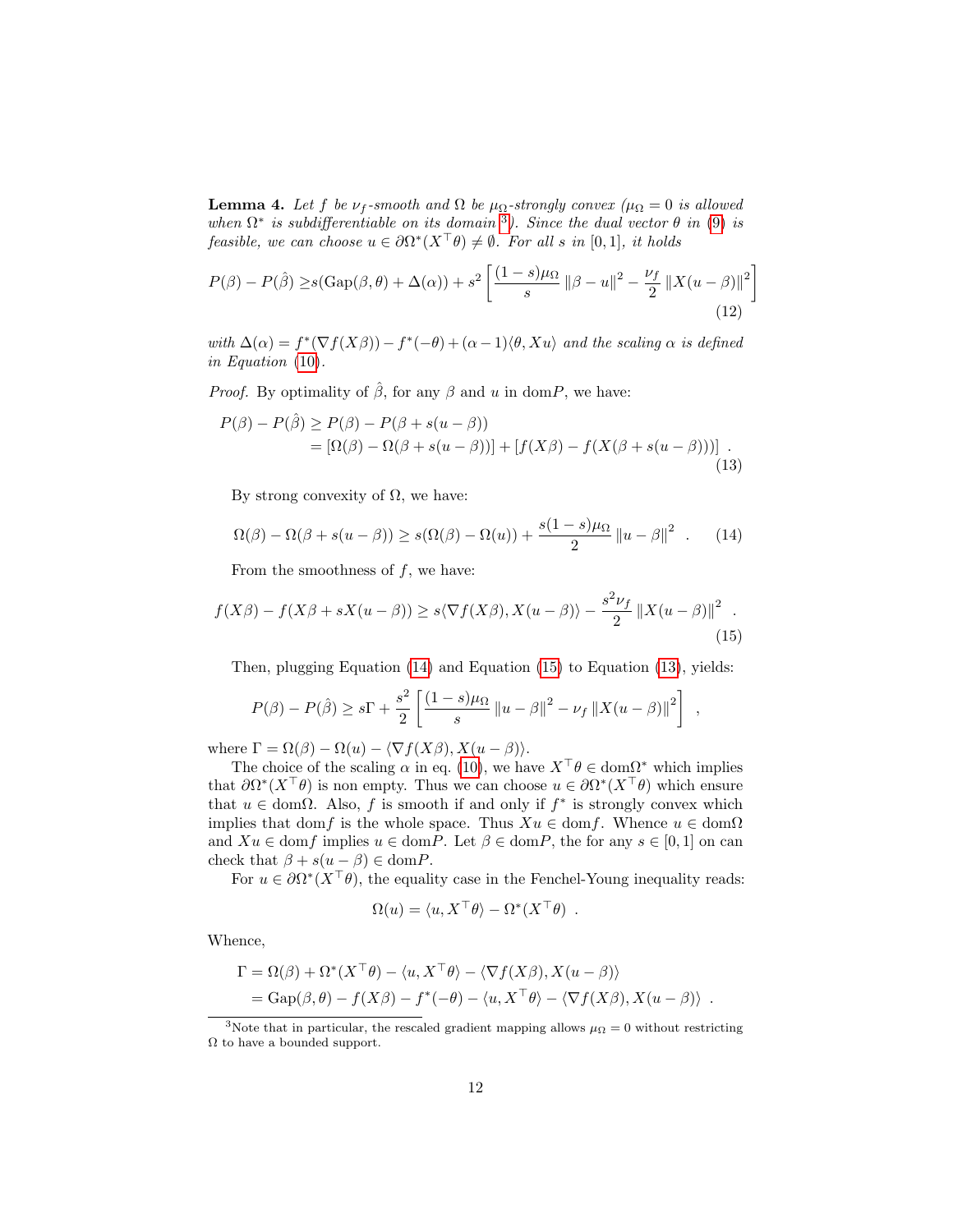From the equality case in the Fenchel-Young inequality, we have  $f(X\beta) =$  $\langle \nabla f(X\beta), X\beta \rangle - f^*(\nabla f(X\beta)).$  Thanks to the last display and to the definition of  $\theta$ , we have  $-f(X\beta) - f^*(-\theta) - \langle u, X^{\top}\theta \rangle - \langle \nabla f(X\beta), X(u - \beta) \rangle = \Delta(\alpha)$ , hence the result.

Let us denote the sub-optimality gap

$$
\mathcal{E}_k = P(\beta_k) - P(\hat{\beta}), \text{ for } k \in \mathbb{N} . \tag{16}
$$

 $\Box$ 

**Cases where**  $\mu_{\Omega} > 0$ . In such a case, dom $\Omega^*$  is the whole dual space and we can choose  $\alpha = 1$  (see Remark [2\)](#page-8-5) whence  $\Delta(\alpha) = 0$ . Now choosing  $s = \frac{\mu_{\Omega}}{\sigma_X \nu_f + \mu_{\Omega}}$ where  $\sigma_X$  is the spectral norm of the design matrix X (see also [\[7\]](#page-20-7)), then the last term in Equation [\(12\)](#page-11-4) vanishes. Thus,

$$
\frac{\mu_{\Omega}}{\sigma_X \nu_f + \mu_{\Omega}} \text{Gap}(\beta_k, \theta_k) \leq \mathcal{E}_k \leq \text{Gap}(\beta_k, \theta_k) .
$$

This guarantees that the duality gap converges at the same rates as the suboptimality gap. Along with Equation [\(11\)](#page-10-2), we obtain the following proposition.

<span id="page-12-0"></span>**Proposition 8.** For  $\mu_{\Omega} > 0$  and any linearly converging primal algorithm i.e., with Rate $(k) = \exp(-\kappa k)$ , the active set will be identified after at most  $k_0$ iterations where

$$
k_0 \leq \frac{1}{\kappa} \log \left( \frac{C_{f,\Omega,X}}{\delta_Z^2} \frac{2}{\mu D} \mathcal{E}_0 \right)
$$

for some  $\kappa$  in  $(0,1]$  and the constant  $C_{f,\Omega,X} := \frac{\sigma_X \nu_f + \mu_\Omega}{\mu_\Omega}$  $\frac{\partial f + \mu_{\Omega}}{\mu_{\Omega}}$  depends only on the conditioning of the design matrix X and on the regularity of f and  $\Omega$ .

**Case where**  $\mu_{\Omega} = 0$ . One possibility, here, is to modify  $\Omega$  by adding a small strongly convex term  $(e.g.,$  smoothing). Then, the previous result still holds for the modified problem. However, this will slightly modify the iterates of the algorithm. Otherwise, one can assume that  $\Omega$  has a bounded support *i.e.*, dom $\Omega$ is included in a ball of radius L. In such a case,  $\Omega^*$  is finite everywhere and we can still choose  $\alpha = 1$  whence  $\Delta(\alpha) = 0$  while having

$$
||X(u_k - \beta_k)|| \le 2\sigma_X L \t . \t (17)
$$

<span id="page-12-2"></span>,

Plugging it into Lemma [4,](#page-10-3) we obtain

$$
Gap(\beta_k, \theta_k) \leq \frac{1}{s} \mathcal{E}_k + 2\nu_f \sigma_X^2 L^2 s.
$$

Minimizing the upper bound in  $s$  onto  $(0, 1]$ , we have

$$
Gap(\beta_k, \theta_k) \leq \sqrt{8\nu_f \sigma_X^2 L^2 \mathcal{E}_k} .
$$

<span id="page-12-1"></span>When the optimization algorithm converges linearly, the complexity in Prop. [8](#page-12-0) is preserved up to some constants because the logarithmic term is not affected by the square-root. But, it leads to a suboptimal bound in the sub-linear regime,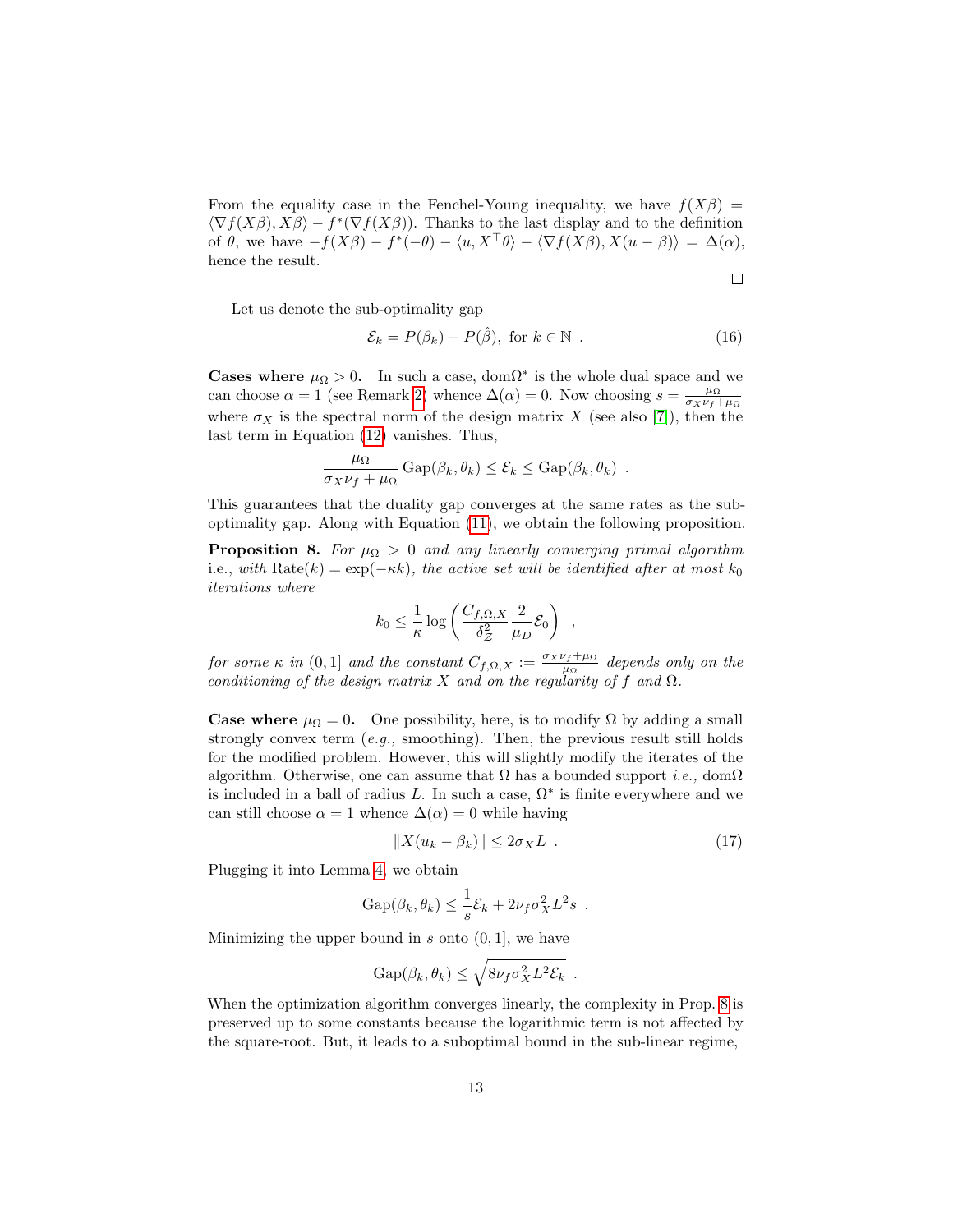**Proposition 9.** For  $\mu_{\Omega} = 0$  and any sub-linearly primal convergent algorithm i.e., with Rate $(k) = C/k^{\gamma}$  where  $\gamma > 0$ , the active set will be identified after at most  $k_0$  iterations where

$$
k_0 \leq \left(\frac{8\nu_f \sigma_X^2 L^2 C}{(\mu_D \delta_Z^2)^2}\right)^{\frac{1}{\gamma}} .
$$

To exactly match the rate of the algorithm  $(i.e.,$  to remove the squared term Proposition [9\)](#page-12-1) we propose to additionally assume Lipschitz continuity of the sub-differential  $\partial \Omega^*$  and a quadratic error bound on the objective function P. More precisely, we suppose that there exists some constants  $L_*$  and  $\gamma_P > 0$  such that for a selection of u in  $\partial \Omega^*(\zeta)$  and  $\hat{u}$  in  $\partial \Omega^*(\hat{\zeta})$ , we have<sup>[4](#page-13-0)</sup>:

<span id="page-13-2"></span><span id="page-13-1"></span>
$$
||u - \hat{u}|| \le L_* ||\zeta - \hat{\zeta}|| \tag{18}
$$

$$
\frac{\gamma_P}{2} \|\beta - \hat{\beta}\|^2 \le P(\beta) - P(\hat{\beta}) \tag{19}
$$

The reason is that  $u_k$  is expected to converge to  $\hat{\beta}$  and so the bound in Equation [\(17\)](#page-12-2) may be too crude. In a sub-linear regime, the following lemma shows that assumptions [\(18\)](#page-13-1) and [\(19\)](#page-13-2) are sufficient conditions to improve the previous analysis in [\[7\]](#page-20-7).

Remark 4. The quadratic error bound condition in Equation [\(19\)](#page-13-2) was proven to be satisfied for a large class of optimization problem. One can refer to [\[1\]](#page-20-8) where it was used to analyze the complexity of first order optimization methods. Similar Lipschitz continuity assumptions on the subdifferential in Equation [\(18\)](#page-13-1) were made in [\[16\]](#page-21-10), see also [\[37,](#page-22-8) Chapter 9.E]. However, it is not straightforward to explicitly compute these constants for practical applications.

**Lemma 5.** Under assumptions  $(18)$  and  $(19)$ , for any integer k, it holds

$$
Gap(\beta_k, \theta_k) \leq \sqrt{2\nu_f C'_{f,\Omega,X}} \mathcal{E}_k ,
$$

where  $C'_{f,\Omega,X} = \frac{4\sigma_X^2 (L_*^2 \sigma_X^2 \nu_f^2 + 1)}{\gamma_P}$  $\frac{\sqrt{a^2 + b^2 + 1}}{\sqrt{p}}$  is non negative and finite.

Proof. First note that

$$
||X(u_k - \beta_k)||^2 \leq 2\sigma_X^2(||u_k - \hat{\beta}||^2 + ||\beta_k - \hat{\beta}||^2) .
$$

When  $\alpha = 1$ , we have  $u_k \in \partial \Omega^* (-X^\top \nabla f(\beta_k))$ . Moreover,  $\hat{\beta} \in \partial \Omega^* (-X^\top \nabla f(\hat{\beta}))$ and we have:

$$
||u_k - \hat{\beta}|| \le L_* ||X^\top \nabla f(X\beta_k) - X^\top \nabla f(X\hat{\beta})||
$$
  
\n
$$
\le L_* \sigma_X \nu_f ||\beta_k - \hat{\beta}||
$$
  
\n
$$
\le L_* \sigma_X \nu_f \sqrt{\frac{2}{\gamma_P} \mathcal{E}_k},
$$

<span id="page-13-0"></span><sup>&</sup>lt;sup>4</sup>This condition is required only for  $\hat{\zeta} = -X^{\top}\nabla f(X\hat{\beta})$  and when  $\zeta = \hat{\zeta}$ , the choice restricts to  $u = \hat{u} = \hat{\beta}$ , which can be ensured by selecting u as the projection of  $\beta$  onto  $\partial \Omega(X^{\top} \theta)$ .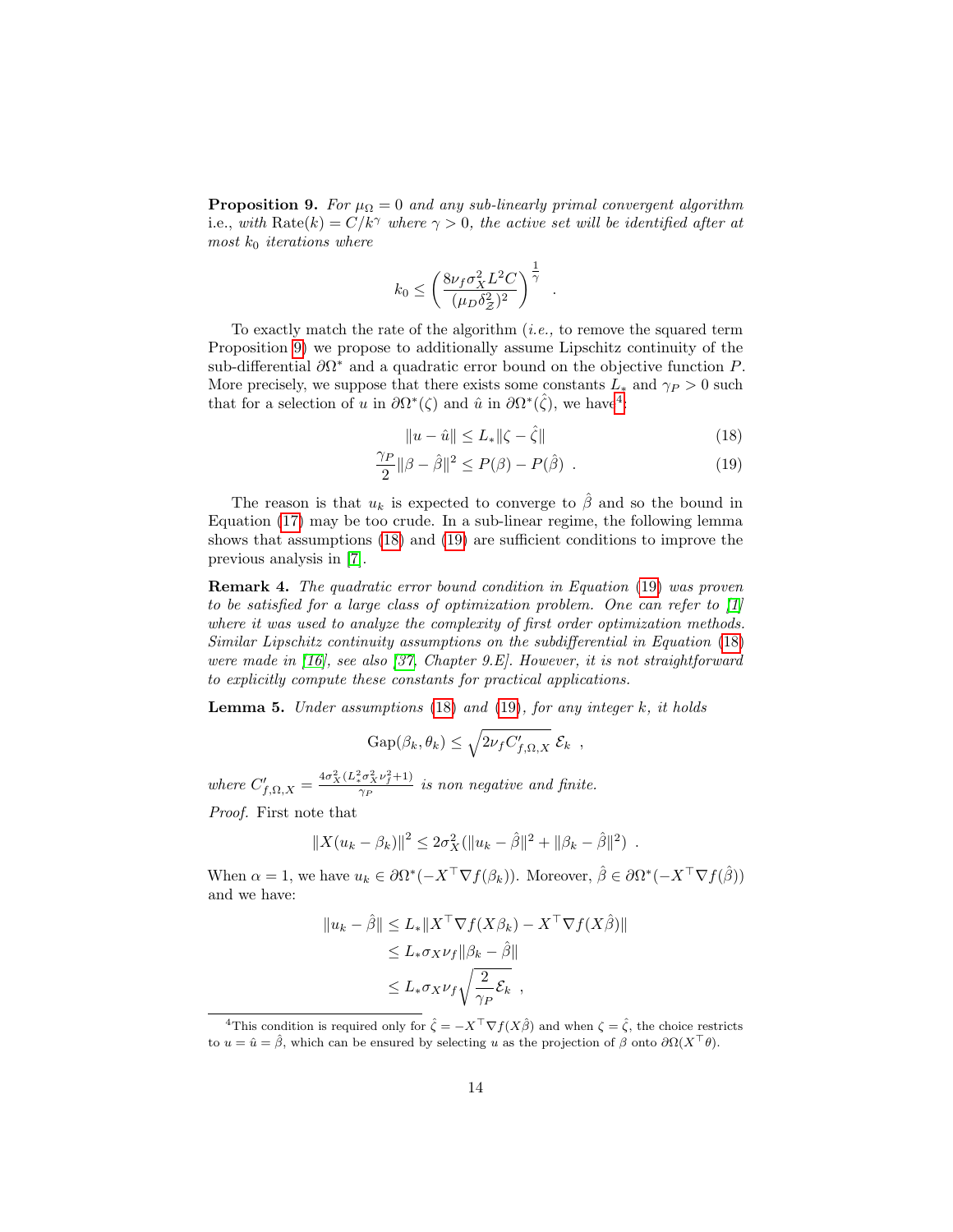where the first inequality results from the assumption [\(18\)](#page-13-1), the second from the smoothness of f (f is  $\nu_f$  smooth so the gradient is  $\nu_f$  Lipschitz), and the third from the quadratic error bound Equation [\(19\)](#page-13-2).

Thus, for  $C'_{f,\Omega,X} = \frac{4\sigma_X^2 (L_*^2 \sigma_X^2 \nu_f^2 + 1)}{\gamma_P}$  $\frac{\sqrt{y} \times \sqrt{y} + 1}{\gamma_P}$ , we have

$$
||X(u_k - \beta_k)||^2 \leq C'_{f,\Omega,X} \mathcal{E}_k.
$$

Plugging it into Lemma [4,](#page-10-3) we obtain

$$
\mathcal{E}_k \ge P(\beta_k) - P(\hat{\beta}) \ge s \operatorname{Gap}(\beta, \theta) - s^2 \frac{\nu_f C'_{f, \Omega, X}}{2} \mathcal{E}_k.
$$

Whence

$$
Gap(\beta_k, \theta_k) \leq \left(\frac{1}{s} + s \frac{\nu_f C'_{f,\Omega,X}}{2}\right) \mathcal{E}_k.
$$

Minimizing the upper bound in  $s$  onto  $(0, 1]$ , we obtain the result.

 $\Box$ 

Then, in a sub-linear regime, we recover the exact rate.

**Proposition 10.** For  $\mu_{\Omega} = 0$ , under assumptions [\(18\)](#page-13-1) [\(19\)](#page-13-2) and any sub-linearly primal convergent algorithm i.e., with  $Rate(k) = C/R^{\gamma}$  where  $\gamma > 0$ , the active set will be identified after at most  $k_0$  iterations where

$$
k_0 \le \left(\frac{\sqrt{8\nu_f C'_{f,\Omega,X}}C}{\mu_D \delta_Z^2}\right)^{\frac{1}{\gamma}}
$$

.

Finally, when the domain of  $\Omega$  is not bounded, the algorithm can be equipped with a modified duality gap which enforces the bounded domain assumption (this is known as the Lipschitzing Trick [\[7\]](#page-20-7) in the litterature). Then, the previous result still holds without modifying the iterates of the algorithm.

Related works. To our knowledge, this paper is the first one to discuss the complexity of active set identification with screening rules. Our results match the existing results on active set identification in [\[20,](#page-21-9) [31,](#page-22-9) [42\]](#page-23-5) for proximal algorithms. Interestingly, our result uniformly holds for any converging algorithm not only proximal methods and illustrates the benefits obtained as screening rules explicitly and definitely eliminate non-active variables along the algorithmic progress.

# <span id="page-14-0"></span>5 Acceleration Strategies

We discuss some practical methods for efficiently using screening rules to speed up optimization processes for solving Equation [\(2\)](#page-2-0) and show how some popular previous acceleration heuristics such as strong rules [\[44\]](#page-23-2) or recent working sets [\[14,](#page-21-3) [23\]](#page-21-8) can be extended in our framework.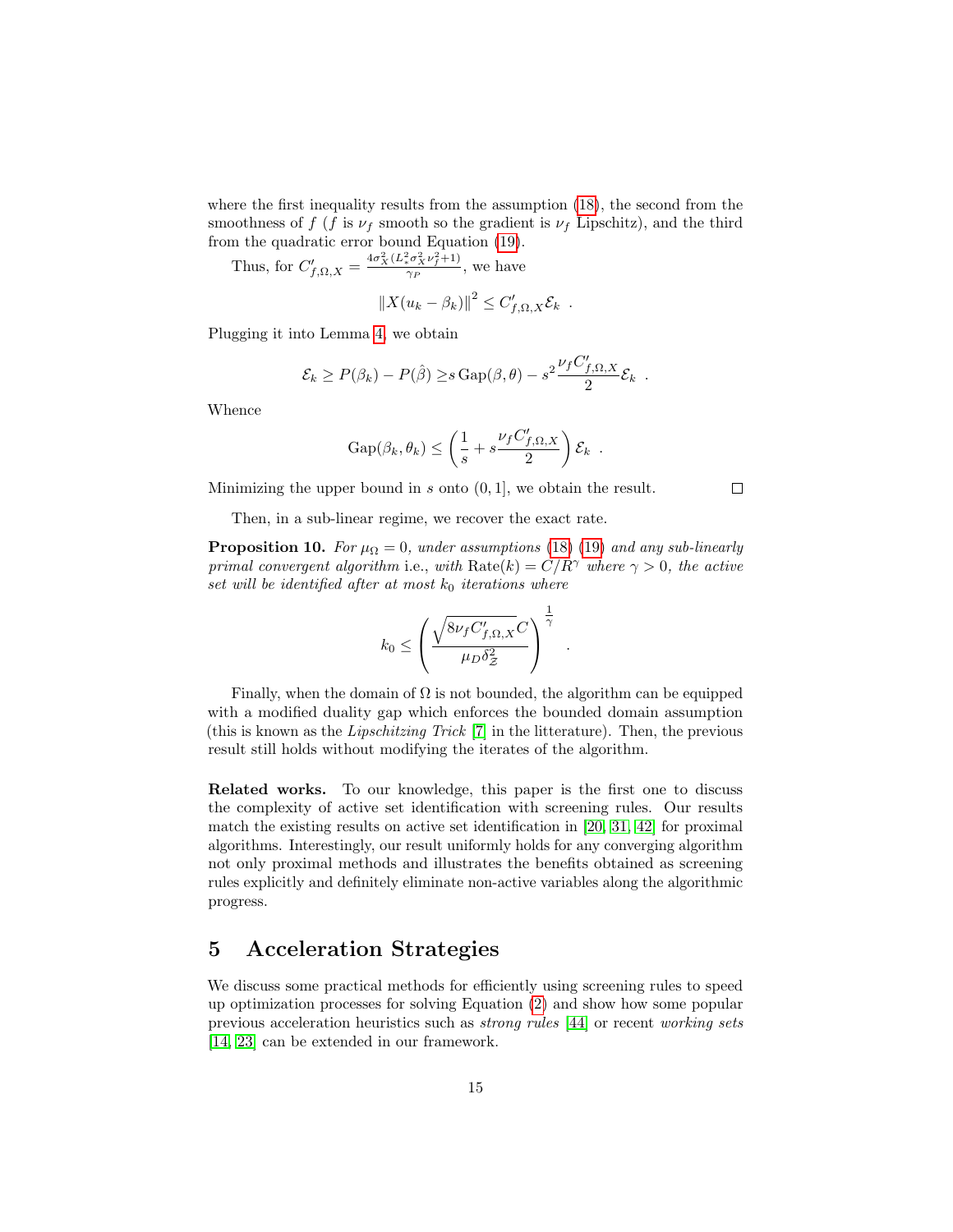Static (Pre-processing). A natural strategy is to set, once for all, a gap safe radius using some initial fixed vectors  $\theta = \theta_0$  and  $\beta = \beta_0$ . The resulting static safe region  $\mathcal{B}\left(\theta_0, \sqrt{\frac{2}{\mu_D} \text{Gap}(\beta_0, \theta_0)}\right)$  is used in Equation [\(6\)](#page-7-0). Such a strategy is only efficient when  $(\beta_0, \theta_0)$  are good enough estimate of the optimal solutions, and have limited scope in practice.

Dynamic. One could rather use the information gained during an optimization process to obtain a smaller safe region therefore a greater elimination of inactive variables. Whence, we consider  $\mathcal{B}\left(\theta_k, \sqrt{\frac{2}{\mu_D} \text{Gap}(\beta_k, \theta_k)}\right)$ . Dynamic safe region was initially suggested in [\[2\]](#page-20-9) and further used in the duality gap based region in [\[11,](#page-20-6) [18,](#page-21-11) [29,](#page-22-7) [40\]](#page-22-2).

Sequential (Homotopy Continuation). Sequential screening is motivated by the intuition that, often, the duality gap grows continuously  $w.r.t.$  to the regularization parameter [\[12,](#page-21-12) [30\]](#page-22-10). It basically states that when  $\lambda$  close to  $\lambda_t$ , the duality gap  $\text{Gap}_{\lambda}(\beta^{(\lambda_t)}, \theta^{(\lambda_t)})$  tends to  $\text{Gap}_{\lambda_t}(\beta^{(\lambda_t)}, \theta^{(\lambda_t)})$ . As a by product, given a sufficiently fine grid of parameter  $(\lambda_t)_{t\in[T]}$ , the sequential screenings based on balls  $\mathcal{B}\left(\theta^{(\lambda_t)}, \sqrt{\frac{2}{\mu_D} \text{Gap}_{\lambda_{t-1}}(\beta^{(\lambda_t)}, \theta^{(\lambda_t)})}\right)$ , will be small enough to efficiently remove non active variables.

Active Warm Start (aka strong rules). This method was introduced in [\[44\]](#page-23-2) as a heuristic relaxation of the safe rules to discard features more aggressively in  $\ell_1$  regularized optimization problem. We generalize it into our framework. Let  $F(\beta) = f(X\beta)$ . We havefor any  $d \in \mathbb{R}^{|g|}$ 

$$
\mathcal{S}_{X_g^{\top}\hat{\theta}^{(\lambda)}}(d) = \mathcal{S}_{X_g^{\top}\hat{\theta}^{(\lambda')}}(d) + \mathcal{S}_{\{X_g^{\top}\hat{\theta}^{(\lambda)} - X_g^{\top}\hat{\theta}^{(\lambda')} \}}(d) \n= \mathcal{S}_{X_g^{\top}\hat{\theta}^{(\lambda')}}(d) + \mathcal{S}_{\{\nabla_g F(\hat{\beta}^{(\lambda')}) - \nabla_g F(\hat{\beta}^{(\lambda)})\}}(d) .
$$

If  $\nabla F$  is group-wise non-expansive along the regularization path *i.e.*,  $\|\nabla_g F(\hat{\beta}^{(\lambda')}) - \nabla_g F(\hat{\beta}^{(\lambda)})\| \leq |\lambda' - \lambda|$ , the screening holds whenever the (generalized) strong rule holds:

$$
\mathcal{S}_{X_g^{\top}\hat{\theta}^{(\lambda')}}(d) + |\lambda' - \lambda| < \mathcal{S}_{\partial\Omega_g(\beta_g^*)}(d) \enspace .
$$

The strong rules are un-safe because the non-expansiveness condition on  $\nabla F$ is usually not satisfied without stronger assumptions on the design matrix X  $(e.g., X \text{ has full column rank and } (X^{\top}X)^{-1}$  is diagonally dominant). Moreover, the *exact* solution  $\hat{\theta}^{(\lambda')}$  is usually not available.

As a simpler rule, specially when the previous regularity condition cannot be verified, we rather suggest to use the previous active set

$$
\mathcal{S}_{X_g^\top \hat{\theta}^{(\lambda')}}(d) < \mathcal{S}_{\partial \Omega_g(\beta_g^\star)}(d) \enspace .
$$

The rational behind these heuristics is that, often, the active set is stable along the regularization path, a crucial argument used to build the Lars algorithm [\[8\]](#page-20-10) and variants [\[33\]](#page-22-11).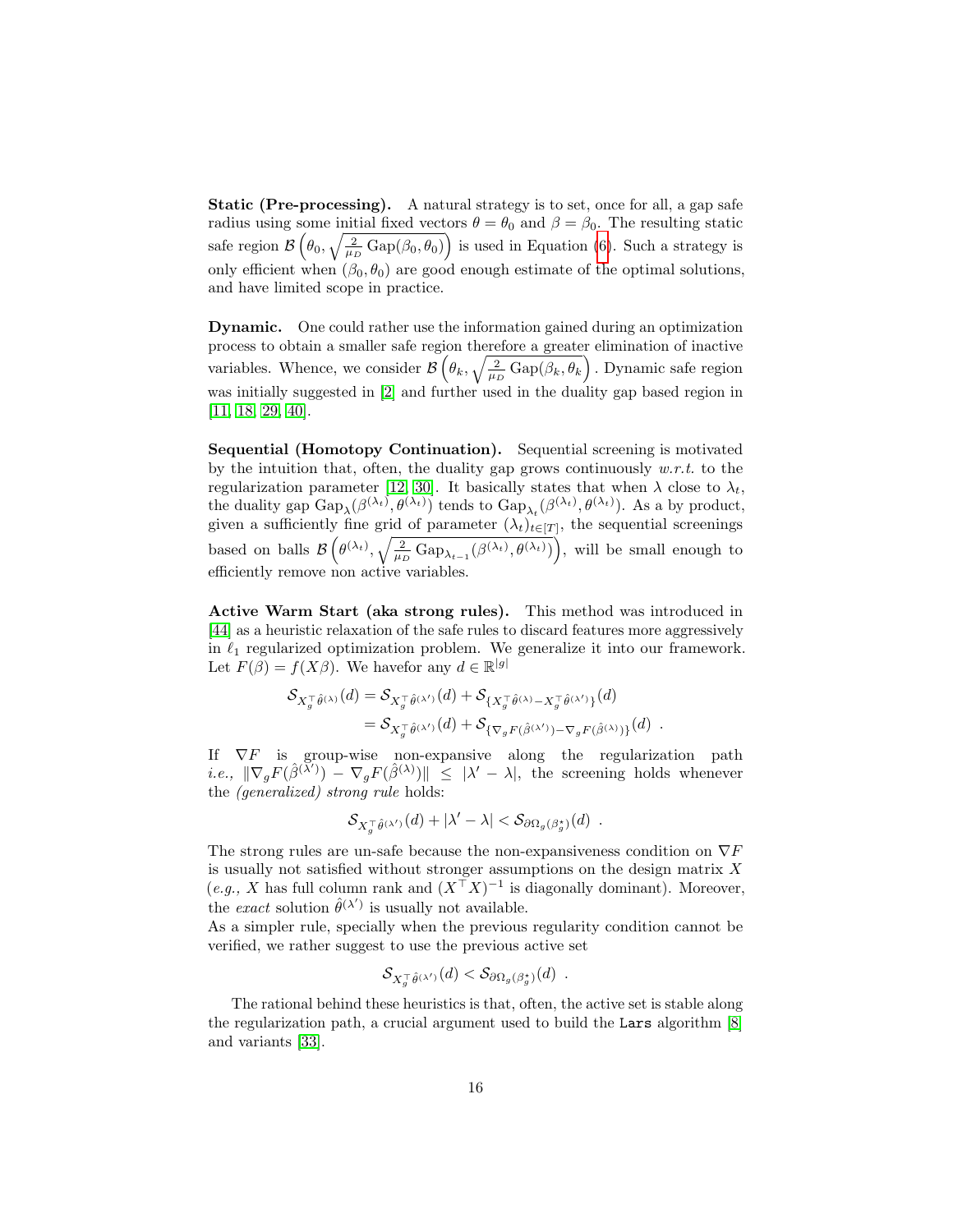Aggressive Active Warm Start. The gap safe screening rule relies on an upper estimates the suboptimal gap by the duality gap  $\text{Gap}(\beta_k, \theta_k)$ . This can be conservative for the screening rules since no false elimination is allowed. Here we suggest a new heuristic in order to remove more variables at an early stage of an optimization process. At any iteration k, use  $\mathcal{E}_k^{\approx} = |P(\beta_{k-s}) - P(\beta_k)|$  as an unsafe estimate of the suboptimal gap. This will eliminate more variables depending on the choice of the delaying parameter s. In practice, we delay  $\beta_k$ and  $\beta_{k-s}$  with 10 epochs for instance for the Lasso case, when using coordinate descent as a solver. To avoid a severe underestimation, one can instead use  $(1 - \eta)\mathcal{E}_k^{\approx} + \eta \operatorname{Gap}(\beta_k, \theta_k)$ . We set a default value  $\eta = 10^{-3}$ . See the numerical illustrations in Figure [1](#page-17-0) and appendix.

Remark 5. Since these rules are unsafe i.e., they can wrongly remove some variables, they must be accompanied with a post-precessing step. For instance by adding back the variables that violates the KKT conditions. We rather suggest to use the solution obtained in these steps as a warm start for the dynamic safe rules with a converging algorithm. In this way, a low computational complexity can be maintained when passing over the entire problem with a better initialization of gap safe screening rules.

Working Sets. Following the suggestions made in [\[14,](#page-21-3) [24\]](#page-21-5), one can consider, for any group q in  $\mathcal G$ 

$$
d_g(\theta) = \frac{\mathcal{S}_{\partial \Omega_g(\beta_g^*)}(d) - \mathcal{S}_{X_g^{\top}\theta}(d)}{\sup_{\|u\|=1} \mathcal{S}_{X_g^{\top}u}(d)} ,
$$
\n(20)

as a measure of the importance of feature  $X<sub>a</sub>$ . Thus, one can design a working set *i.e.*, a set of group  $g$  in which to restrict the optimization problem, by selecting the groups that have a higher value  $d_q(\theta)$ . These methods fit naturally in our framework.

# 6 Numerical Experiments

We consider simple examples to illustrate the performance of different acceleration strategies with screening rules on Lasso problem with real datasets. We use a cyclic coordinate descent solver [5](#page-16-0) as a shared standard algorithm for all methods. All methods are stopped when the duality gap reaches a prescribed tolerance  $\epsilon ||y||^2$  where  $\epsilon$  is set to 10<sup>-4</sup>, 10<sup>-6</sup> or 10<sup>-8</sup>. For readability, the execution times of the algorithms are normalized with respect to the running time of coordinate descent with the gap safe screening rule baseline as done in [\[29\]](#page-22-7). Evaluations of the performance of safes rules for other problems such as logistic regression, Sparse-Group Lasso, SVM etc are available in the literature e.g., [\[27,](#page-22-12) [28,](#page-22-13) [40\]](#page-22-2).

Although safe rules can save a significant amount of computational time, they should be conservative so as not to wrong eliminate relevant variables. In our

<span id="page-16-0"></span> $5$ The implementation is available at  $https://github.com/EugeneNdiaye/Gap_Safe_Rules$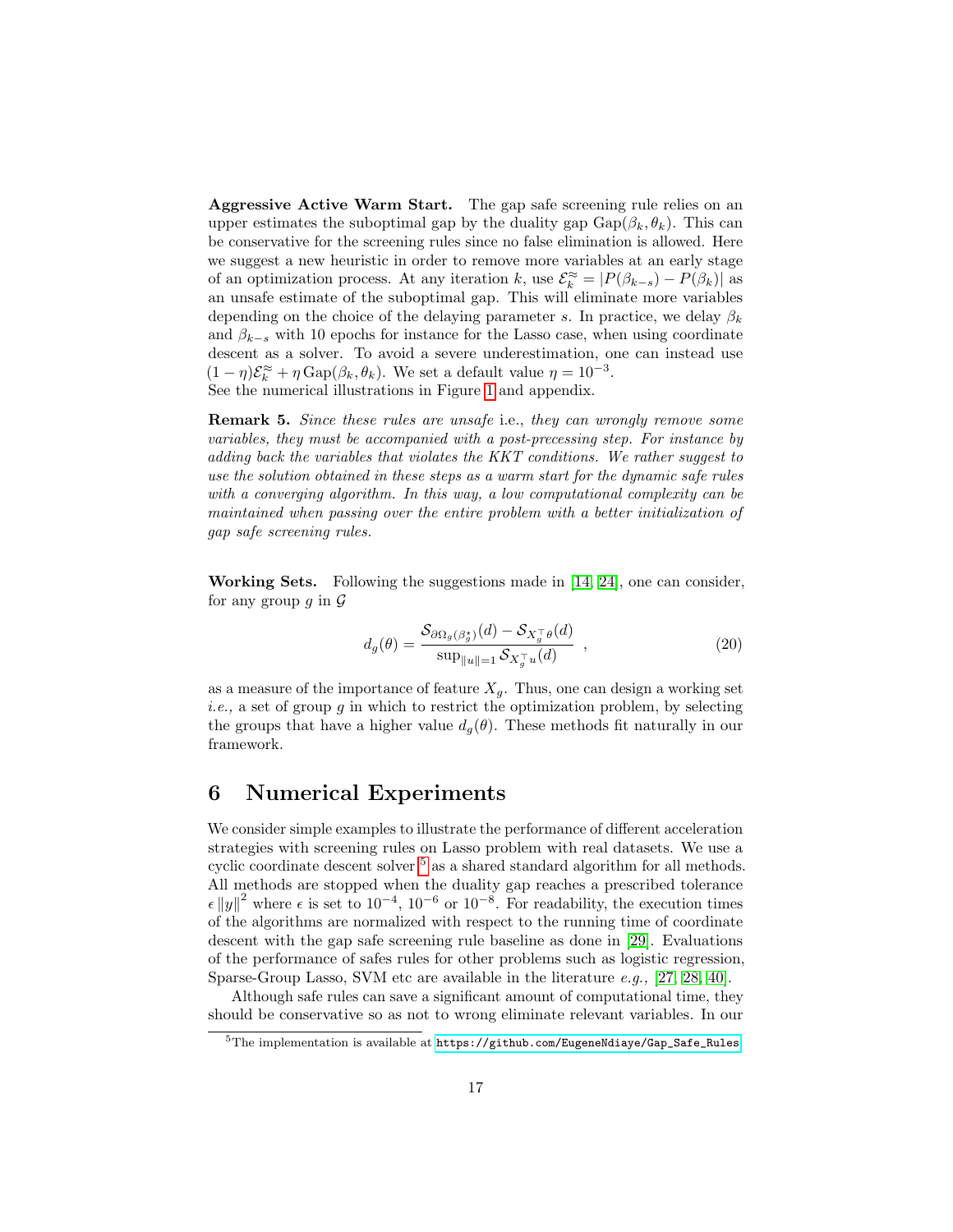

<span id="page-17-0"></span>Figure 1: Illustrations on Lasso using (cyclic) coordinate descent on Leukemia dataset (n = 72 observations and p = 7129 features. Here  $\lambda_{\text{max}} = ||X^{\top}y||_{\infty}$  is the smallest  $\lambda$  such that  $\hat{\beta} = 0$  is a primal optimal solution.

numerical experiments, we observe that this constraint can limit their efficiency. By reducing this safety constraint, one can greatly improve their efficiency by combining them with a simple heuristic like the one introduced in Section [5.](#page-14-0)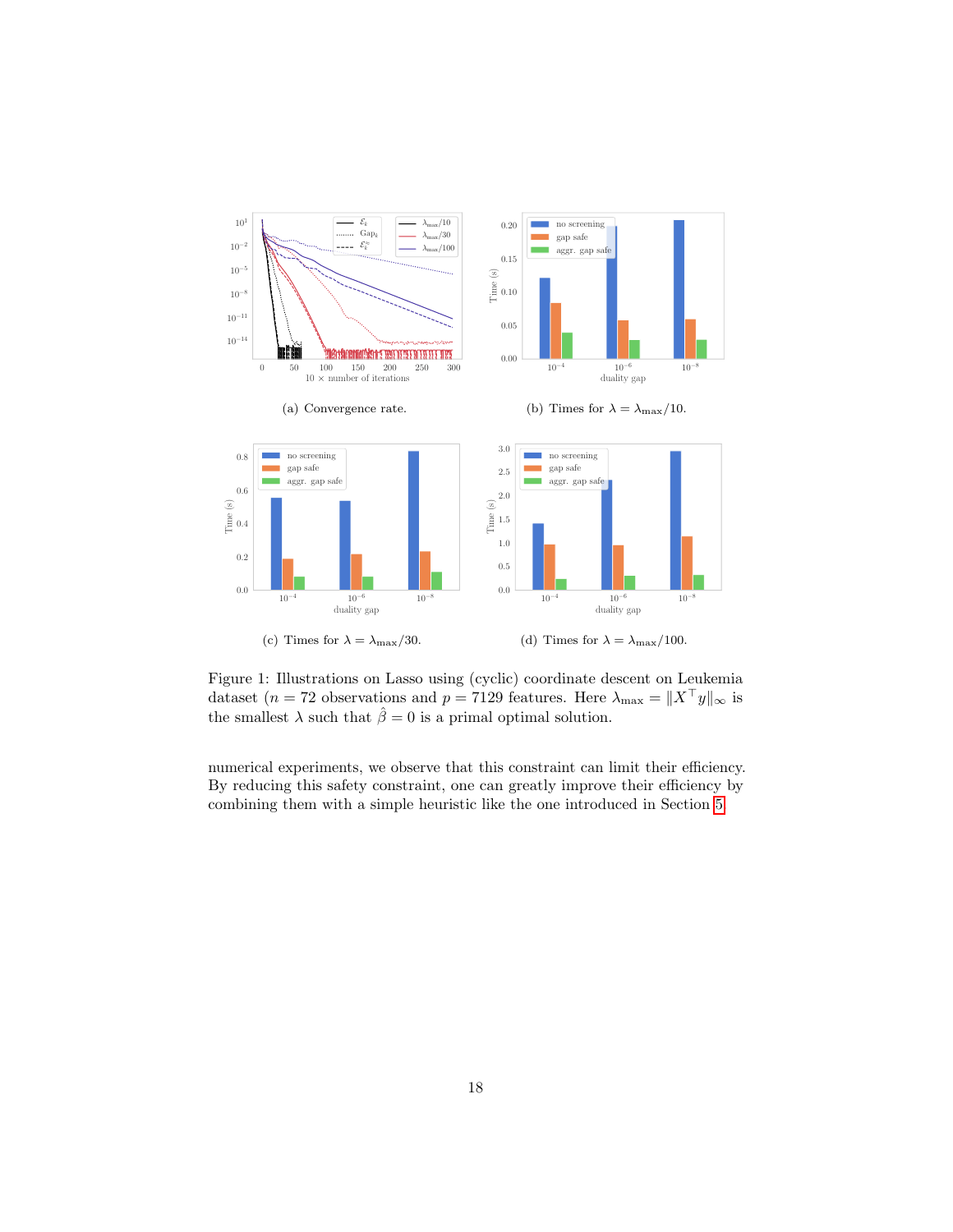

Figure 2: Lasso on the Leukemia (dense data with  $n = 72$  observations and  $p = 7129$  features). Computation times needed to solve the Lasso regression path to desired accuracy for a grid of  $\lambda$  from  $\lambda_{\text{max}} = \|X^{\top}y\|_{\infty}$  to  $\lambda_{\text{max}}/100$ . The size of the dense grid (resp. sparse grid) is 100 (resp. 10).



Figure 3: Lasso on the climate NCEP/NCAR Reanalysis 1 (dense data with  $n = 814$  observations and  $p = 73570$  features) see [\[17\]](#page-21-13). Computation times needed to solve the Lasso regression path to desired accuracy for a grid of  $\lambda$ from  $\lambda_{\text{max}} = ||X^\top y||_{\infty}$  to  $\lambda_{\text{max}}/100$ . The size of the dense grid (resp. sparse grid) is 100 (resp. 10).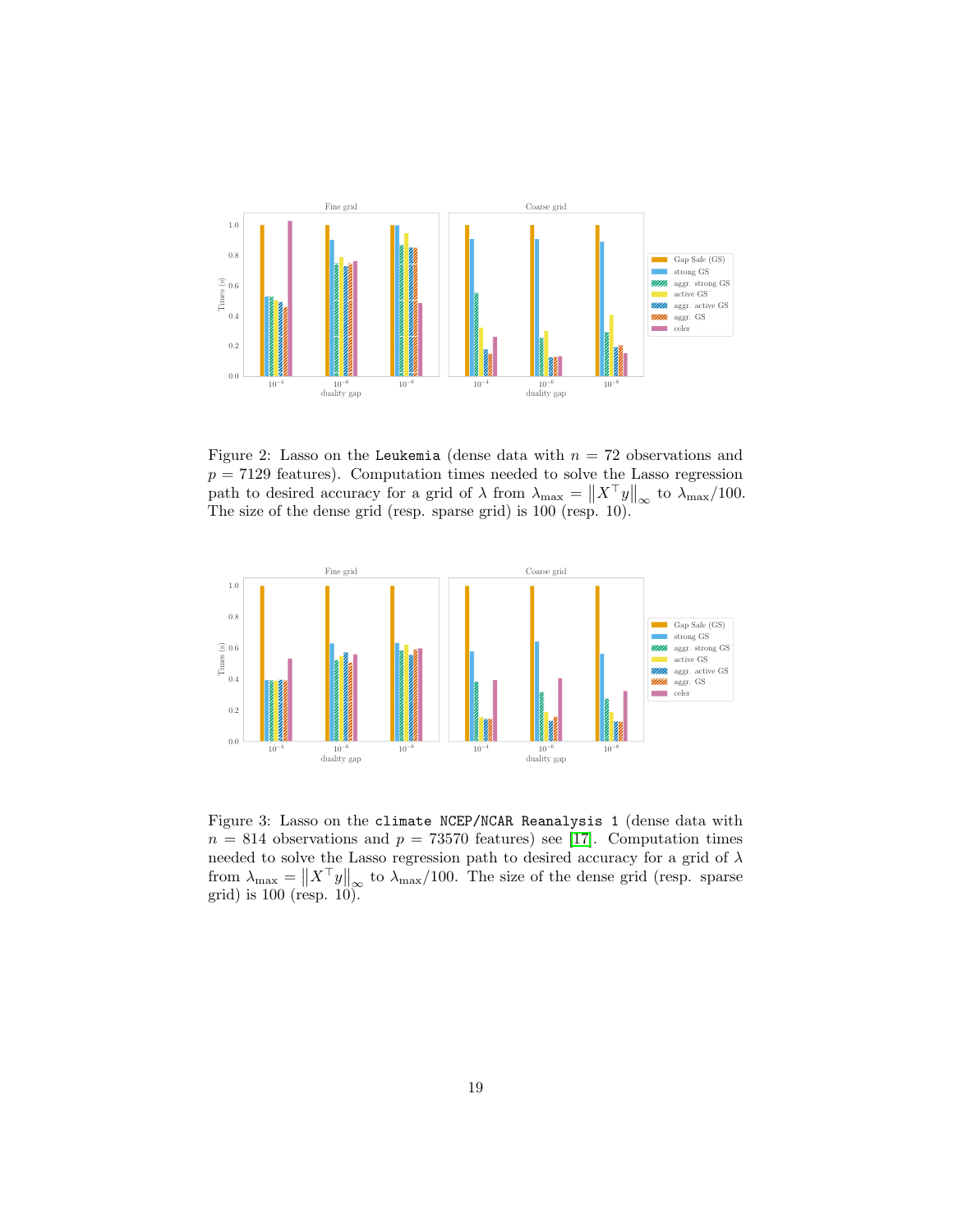

Figure 4: Lasso on the  $\text{rcv1-train}$  (sparse data with  $n = 20242$  observations and  $p = 19960$  features) available in libsvm. Computation times needed to solve the Lasso regression path to desired accuracy for a grid of  $\lambda$  from  $\lambda_{\max} = \|X^{\top}y\|_{\infty}$ to  $\lambda_{\text{max}}/100$ . The size of the dense grid (resp. sparse grid) is 100 (resp. 10).



Figure 5: Lasso on the news20 (sparse data with  $n = 19996$  observations and  $p = 632983$  features) available in libsvm. Computation times needed to solve the Lasso regression path to desired accuracy for a grid of  $\lambda$  from  $\lambda_{\text{max}} = \|X^\top y\|_{\infty}$ to  $\lambda_{\text{max}}/100$ . The size of the dense grid (resp. sparse grid) is 100 (resp. 10).

# 7 Conclusion

We have presented a simple way to unify various contributions that explicitly identify active variables, especially in sparse regression problems. For this, we have relied on optimality conditions and the fact that the subdifferentials of a function evaluated at two distinct points can not be overlapped. It should be noted that this remarkable property is not limited to convex functions (e.g., it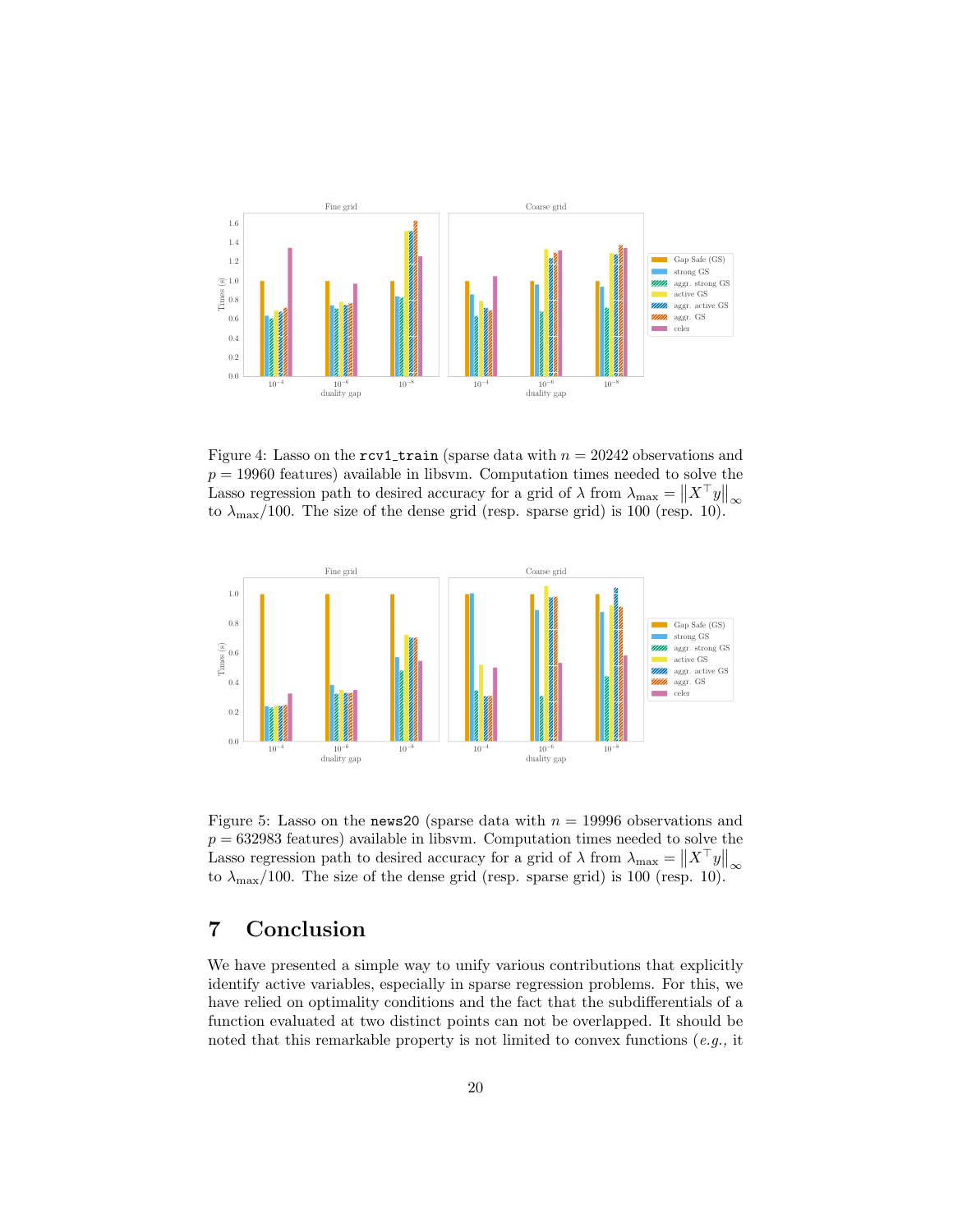holds for non-convex setting as soon as the set  $(1)$  is non empty).

Extending the identification rules to subdifferential in the sense of Fréchet or Clarke would be a natural venue for future works. Promising results have been shown in [\[19,](#page-21-14) [35\]](#page-22-14). However, it is still open to get a unified framework for non convex optimization problems and non separable regularization function.

When an optimization algorithms can benefit from screening rules, we have also shown that the number of iterations to identify the active set can be accurately estimated, and depends only on the rate of convergence of the (converging) algorithm used. Numerical experiments of some heuristic acceleration rules have been provided, showing their interest for (block) coordinate descent algorithms.

# References

- <span id="page-20-8"></span>[1] J. Bolte, T. P. Nguyen, J. Peypouquet, and B. W. Suter. From error bounds to the complexity of first-order descent methods for convex functions. Mathematical Programming, pages 1–37, 2016.
- <span id="page-20-9"></span>[2] A. Bonnefoy, V. Emiya, L. Ralaivola, and R. Gribonval. A dynamic screening principle for the lasso. In EUSIPCO, pages 6–10, 2014.
- <span id="page-20-1"></span>[3] J. M. Borwein and H. Wolkowicz. Facial reduction for a cone-convex programming problem. Journal of the Australian Mathematical Society, 30(3):369–380, 1981.
- <span id="page-20-0"></span>[4] A. L. Brearley, G. Mitra, and H. P. Williams. Analysis of mathematical programming problems prior to applying the simplex algorithm. Mathematical programming, 8(1):54–83, 1975.
- <span id="page-20-3"></span>[5] L. Condat. Fast projection onto the simplex and the  $l_1$  ball. Mathematical Programming, 158(1-2 (A)):575–585, 2016.
- <span id="page-20-2"></span>[6] D. Drusvyatskiy and H. Wolkowicz. The many faces of degeneracy in conic optimization. Foundations and Trends in Optimization, 3(2):77–170, 2017.
- <span id="page-20-7"></span>[7] C. D¨unner, S. Forte, M. Tak´aˇc, and M. Jaggi. Primal-dual rates and certificates. In ICML, volume 48, pages 783–792, 2016.
- <span id="page-20-10"></span>[8] B. Efron, T. J. Hastie, I. M. Johnstone, and R. Tibshirani. Least angle regression. Ann. Statist., 32(2):407–499, 2004. With discussion, and a rejoinder by the authors.
- <span id="page-20-5"></span>[9] L. El Ghaoui, V. Viallon, and T. Rabbani. Safe feature elimination in sparse supervised learning. J. Pacific Optim., 8(4):667–698, 2012.
- <span id="page-20-4"></span>[10] J. Fan and J. Lv. Sure independence screening for ultrahigh dimensional feature space. J. R. Stat. Soc. Ser. B Stat. Methodol., 70(5):849–911, 2008.
- <span id="page-20-6"></span>[11] O. Fercoq, A. Gramfort, and J. Salmon. Mind the duality gap: safer rules for the lasso. In ICML, volume 37, pages 333–342, 2015.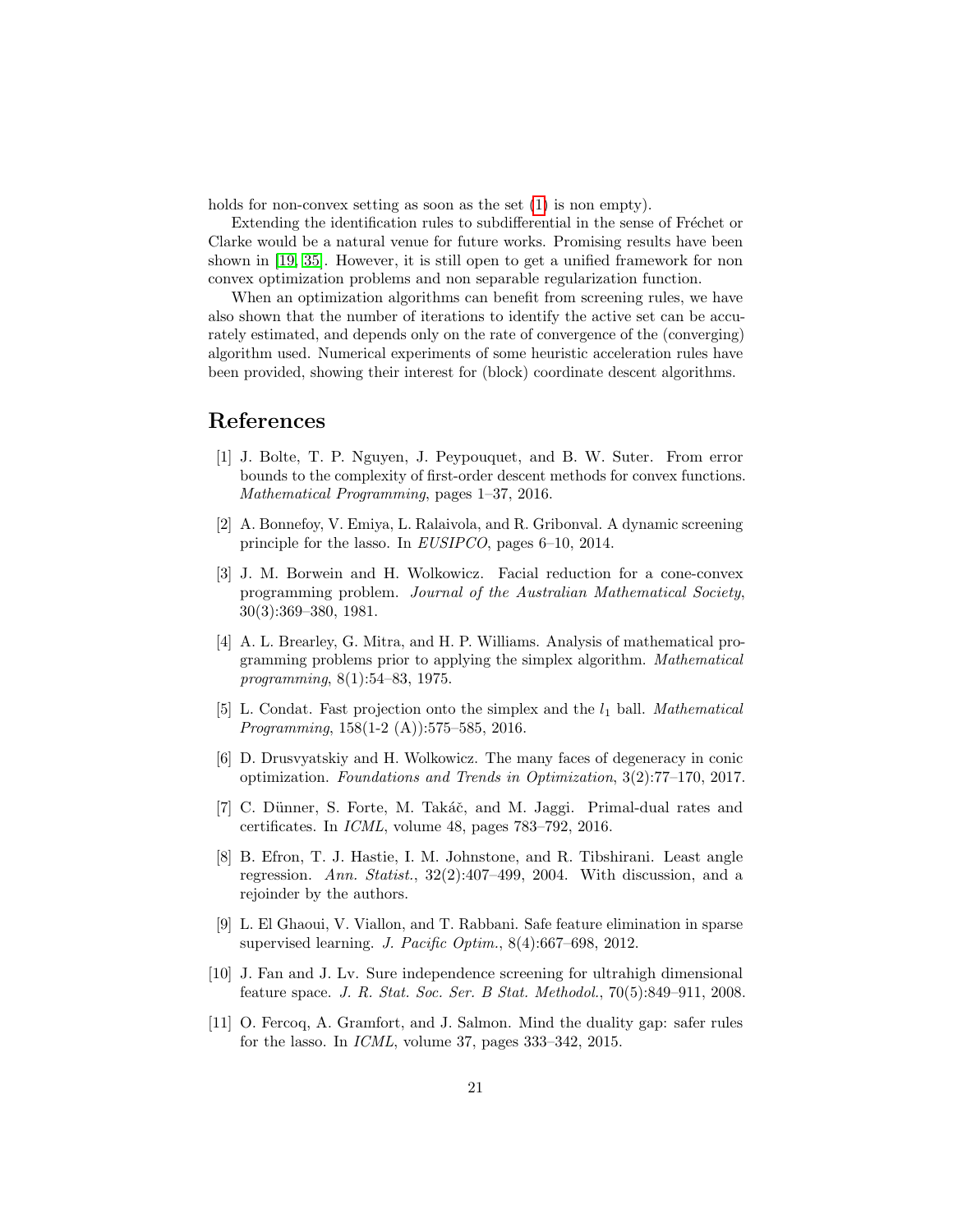- <span id="page-21-12"></span>[12] J. Giesen, J. K. Müller, S. Laue, and S. Swiercy. Approximating concavely parameterized optimization problems. In NIPS, pages 2105–2113, 2012.
- <span id="page-21-6"></span>[13] J-B. Hiriart-Urruty and C. Lemaréchal. Fundamentals of convex analysis. Springer, 2001.
- <span id="page-21-3"></span>[14] T. B. Johnson and C. Guestrin. Blitz: A principled meta-algorithm for scaling sparse optimization. In ICML, volume 37, pages 1171–1179, 2015.
- <span id="page-21-4"></span>[15] T. B. Johnson and C. Guestrin. Unified methods for exploiting piecewise linear structure in convex optimization. In NIPS, pages 4754–4762, 2016.
- <span id="page-21-10"></span>[16] A. Jourani, L. Thibault, and D. Zagrodny.  $C^{1,\omega(\cdot)}$ -regularity and Lipschitzlike properties of subdifferential. Proc. Lond. Math. Soc. (3), 105(1):189–223, 2012.
- <span id="page-21-13"></span>[17] E. Kalnay, M. Kanamitsu, R. Kistler, W. Collins, D. Deaven, L. Gandin, M. Iredell, S. Saha, G. White, J. Woollen, et al. The NCEP/NCAR 40-year reanalysis project. Bulletin of the American meteorological Society, 1996.
- <span id="page-21-11"></span>[18] M. Le Morvan and J.-P. Vert. Whinter: A working set algorithm for high-dimensional sparse second order interaction models. In ICML, pages 3632–3641, 2018.
- <span id="page-21-14"></span>[19] S. Lee and P. Breheny. Strong rules for nonconvex penalties and their implications for efficient algorithms in high-dimensional regression. Journal of Computational and Graphical Statistics, 2015.
- <span id="page-21-9"></span>[20] J. Liang, J. Fadili, and G. Peyré. Activity Identification and Local Linear Convergence of Forward–Backward-type Methods. SIAM J. Optim., 27(1):408–437, 2017.
- <span id="page-21-7"></span>[21] J. Mairal. Sparse coding for machine learning, image processing and computer vision. PhD thesis, Ecole normale supérieure de Cachan, 2010.
- <span id="page-21-0"></span>[22] H. Markowitz. The optimization of a quadratic function subject to linear constraints. Naval Res. Logist. Quart., 3:111–133, 1956.
- <span id="page-21-8"></span>[23] M. Massias, A. Gramfort, and J. Salmon. Celer: a Fast Solver for the Lasso with Dual Extrapolation. In *ICML*, volume 80, pages 3315–3324, 2018.
- <span id="page-21-5"></span>[24] M. Massias, S. Vaiter, A. Gramfort, and J. Salmon. Dual extrapolation for sparse generalized linear models. arXiv preprint arXiv:1907.05830, 2019.
- <span id="page-21-1"></span>[25] C. Mészáros and U. H. Suhl. Advanced preprocessing techniques for linear and quadratic programming. OR Spectrum, 25(4):575–595, 2003.
- <span id="page-21-2"></span>[26] C. Michelot. A finite algorithm for finding the projection of a point onto the canonical simplex of  $\mathbb{R}^n$ . Journal of Optimization Theory and Applications, 50(1):195–200, 1986.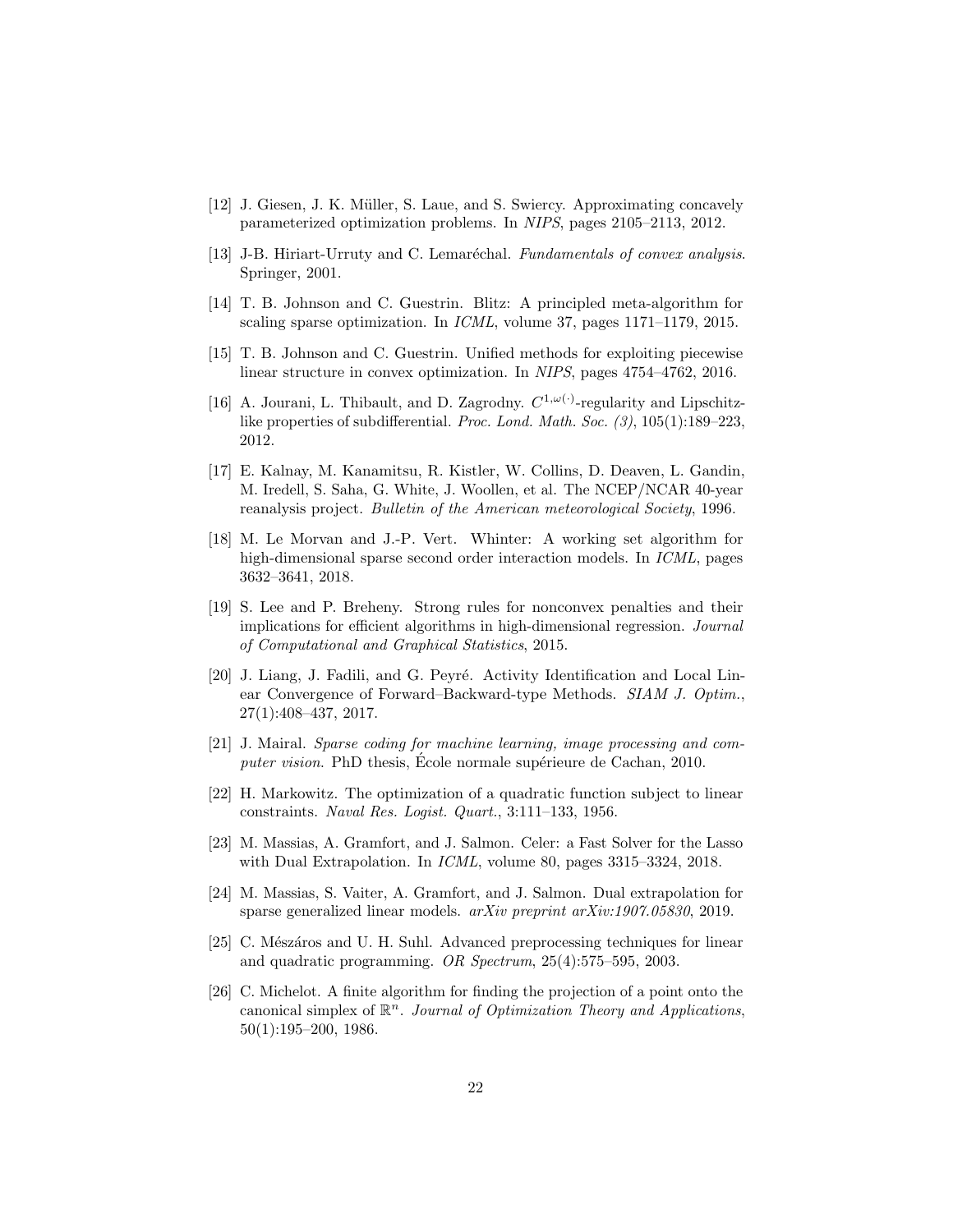- <span id="page-22-12"></span>[27] E. Ndiaye, O. Fercoq, A. Gramfort, and J. Salmon. GAP safe screening rules for sparse multi-task and multi-class models. NIPS, 2015.
- <span id="page-22-13"></span>[28] E. Ndiaye, O. Fercoq, A. Gramfort, and J. Salmon. GAP safe screening rules for Sparse-Group Lasso. NIPS, 2016.
- <span id="page-22-7"></span>[29] E. Ndiaye, O. Fercoq, A. Gramfort, and J. Salmon. Gap safe screening rules for sparsity enforcing penalties. J. Mach. Learn. Res., 18(128):1–33, 2017.
- <span id="page-22-10"></span>[30] E. Ndiaye, T. Le, O. Fercoq, J. Salmon, and I. Takeuchi. Safe grid search with optimal complexity. In *ICML*, volume 97, pages 4771–4780, 2019.
- <span id="page-22-9"></span>[31] J. Nutini, I. Laradji, and M. Schmidt. Let's make block coordinate descent go fast: Faster greedy rules, message-passing, active-set complexity, and superlinear convergence. arXiv preprint arXiv:1712.08859, 2017.
- <span id="page-22-0"></span>[32] K. Ogawa, Y. Suzuki, and I. Takeuchi. Safe screening of non-support vectors in pathwise SVM computation. In ICML, volume 28, pages 1382–1390, 2013.
- <span id="page-22-11"></span>[33] M. R. Osborne, B. Presnell, and B. A. Turlach. A new approach to variable selection in least squares problems. IMA J. Numer. Anal., 20(3):389–403, 2000.
- <span id="page-22-1"></span>[34] A. Raj, J. Olbrich, B. Gärtner, B. Schölkopf, and M. Jaggi. Screening rules for convex problems. arXiv preprint arXiv:1609.07478, 2016.
- <span id="page-22-14"></span>[35] A. Rakotomamonjy, G. Gasso, and J. Salmon. Screening rules for lasso with non-convex sparse regularizers. In *ICML*, volume 97, pages 5341–5350, 2019.
- <span id="page-22-5"></span>[36] R. T. Rockafellar. Convex analysis. Princeton Landmarks in Mathematics. Princeton University Press, Princeton, NJ, 1997.
- <span id="page-22-8"></span>[37] R. T. Rockafellar and R. Wets. Variational analysis, volume 317. Springer Science & Business Media, 2009.
- <span id="page-22-4"></span>[38] S. Shalev-Shwartz. Online learning and online convex optimization. Foundations and Trends in Machine Learning, 4(2):107–194, 2012.
- <span id="page-22-3"></span>[39] S. Shalev-Shwartz and S. Ben-David. Understanding machine learning: From theory to algorithms. Cambridge university press, 2014.
- <span id="page-22-2"></span>[40] A. Shibagaki, M. Karasuyama, K. Hatano, and I. Takeuchi. Simultaneous safe screening of features and samples in doubly sparse modeling. In ICML, volume 48, pages 1577–1586, 2016.
- <span id="page-22-6"></span>[41] N. Simon, J. Friedman, T. Hastie, and R. Tibshirani. A sparse-group lasso. J. Comput. Graph. Statist., 2013.